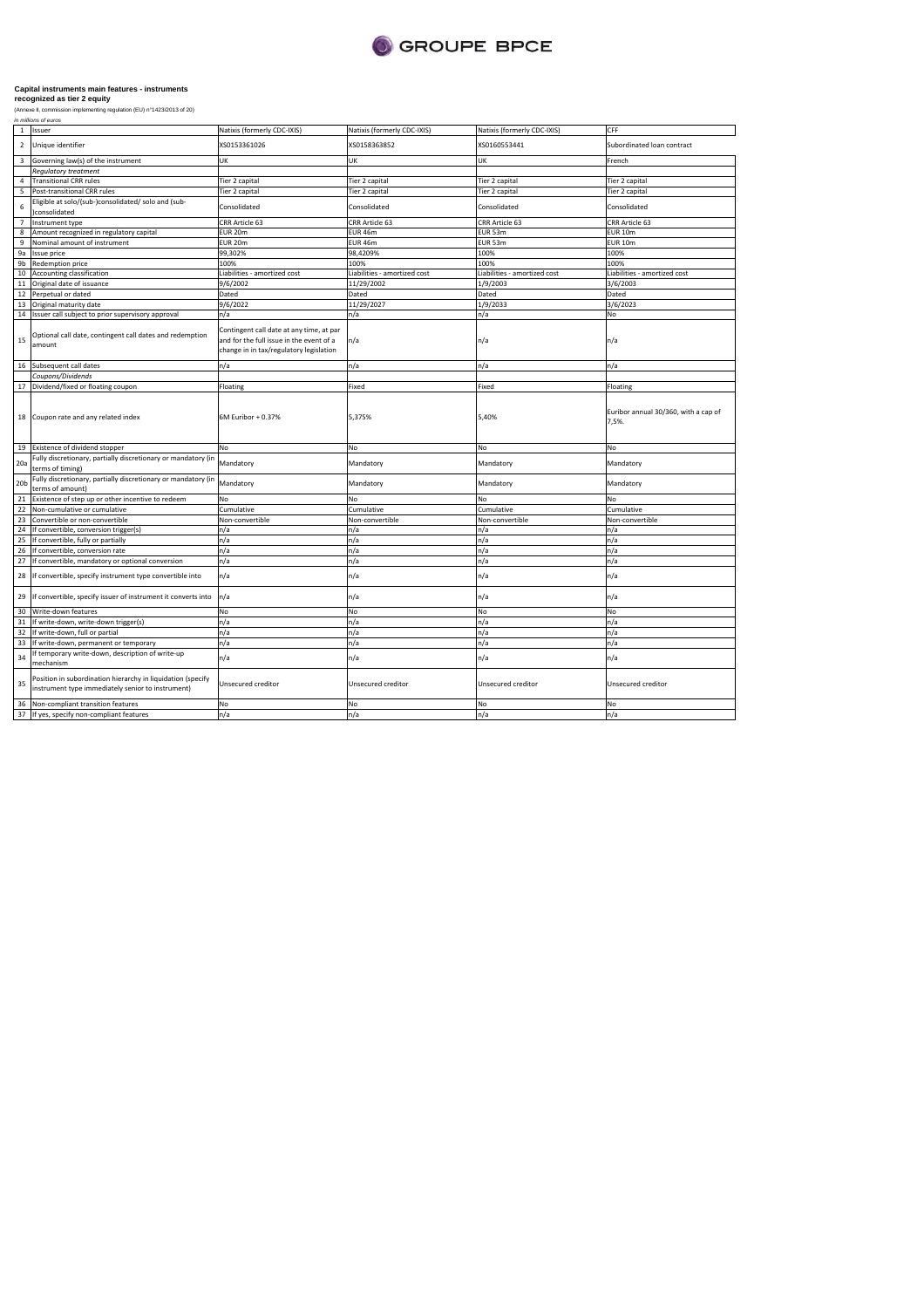

| $\mathbf{1}$    | Issuer                                                                                                           | Natixis (formerly CDC-IXIS)  | Natixis (formerly CDC-IXIS)  | <b>BPCE (formerly CNCE)</b>                                        | <b>BPCE (formerly CNCE)</b>                                        |
|-----------------|------------------------------------------------------------------------------------------------------------------|------------------------------|------------------------------|--------------------------------------------------------------------|--------------------------------------------------------------------|
| $\overline{2}$  | Unique identifier                                                                                                | XS0160553441                 | XS01709333047                | FR0010049643                                                       | FR0010094722                                                       |
| 3               | Governing law(s) of the instrument                                                                               | UK                           | UK                           | French                                                             | French                                                             |
|                 | <b>Regulatory treatment</b>                                                                                      |                              |                              |                                                                    |                                                                    |
| 4               | <b>Transitional CRR rules</b>                                                                                    | Tier 2 capital               | Tier 2 capital               | Tier 2 capital                                                     | Tier 2 capital                                                     |
| 5               | Post-transitional CRR rules                                                                                      | Tier 2 capital               | Tier 2 capital               | Tier 2 capital                                                     | Tier 2 capital                                                     |
| 6               | Eligible at solo/(sub-)consolidated/ solo and (sub-<br>consolidated                                              | Consolidated                 | Consolidated                 | Consolidated                                                       | Consolidated                                                       |
| $\overline{7}$  | Instrument type                                                                                                  | CRR Article 63               | CRR Article 63               | CRR Article 63                                                     | CRR Article 63                                                     |
| 8               | Amount recognized in regulatory capital                                                                          | EUR 7m                       | EUR 4m                       | EUR 9m                                                             | EUR 50m                                                            |
| 9               | Nominal amount of instrument                                                                                     | EUR 7m                       | <b>EUR 10m</b>               | <b>EUR 308m</b>                                                    | <b>EUR 481m</b>                                                    |
| 9a              | Issue price                                                                                                      | 100%                         | 100%                         | 101,170%                                                           | 101,144%                                                           |
| 9b              | Redemption price                                                                                                 | 100%                         | 100%                         | n/a                                                                | n/a                                                                |
| 10              | Accounting classification                                                                                        | Liabilities - amortized cost | Liabilities - amortized cost | Liabilities - amortized cost                                       | Liabilities - amortized cost                                       |
| 11              | Original date of issuance                                                                                        | 4/1/2003                     | 6/1/2003                     | 2/20/2004                                                          | 7/9/2004                                                           |
| 12              | Perpetual or dated                                                                                               | Dated                        | Dated                        | Dated                                                              | Dated                                                              |
| 13              | Original maturity date                                                                                           | 1/9/2033                     | 3/31/2018                    | 2/20/2016                                                          | 7/9/2016                                                           |
| 14              | Issuer call subject to prior supervisory approval                                                                | n/a                          | n/a                          | No                                                                 | No                                                                 |
| 15              | Optional call date, contingent call dates and redemption<br>amount                                               | n/a                          | n/a                          | n/a                                                                | n/a                                                                |
|                 | 16 Subsequent call dates                                                                                         | n/a                          | n/a                          | n/a                                                                | n/a                                                                |
|                 | Coupons/Dividends                                                                                                |                              |                              |                                                                    |                                                                    |
|                 | 17 Dividend/fixed or floating coupon                                                                             | Fixed                        | Floating                     | Fixed                                                              | Fixed                                                              |
| 18              | Coupon rate and any related index                                                                                | 5,40%                        | 6M Euribor + 0.28%           | 4,60%                                                              | 4,80%                                                              |
|                 | 19 Existence of dividend stopper                                                                                 | No                           | No                           | No                                                                 | No                                                                 |
| 20a             | Fully discretionary, partially discretionary or mandatory (in<br>terms of timing)                                | Mandatory                    | Mandatory                    | Mandatory                                                          | Mandatory                                                          |
| 20 <sub>b</sub> | Fully discretionary, partially discretionary or mandatory (in<br>terms of amount)                                | Mandatory                    | Mandatory                    | Mandatory                                                          | Mandatory                                                          |
| 21              | Existence of step up or other incentive to redeem                                                                | No                           | No                           | No                                                                 | No                                                                 |
| 22              | Non-cumulative or cumulative                                                                                     | Cumulative                   | Cumulative                   | Cumulative                                                         | Cumulative                                                         |
| 23              | Convertible or non-convertible                                                                                   | Non-convertible              | Non-convertible              | Non-convertible                                                    | Non-convertible                                                    |
| 24              | If convertible, conversion trigger(s)                                                                            | n/a                          | n/a                          | n/a                                                                | n/a                                                                |
| 25              | If convertible, fully or partially                                                                               | n/a                          | n/a                          | n/a                                                                | n/a                                                                |
| 26              | If convertible, conversion rate                                                                                  | n/a                          | n/a                          | n/a                                                                | n/a                                                                |
| 27              | If convertible, mandatory or optional conversion                                                                 | n/a                          | n/a                          | n/a                                                                | n/a                                                                |
| 28              | If convertible, specify instrument type convertible into                                                         | n/a                          | n/a                          | n/a                                                                | n/a                                                                |
| 29              | If convertible, specify issuer of instrument it converts into                                                    | n/a                          | n/a                          | n/a                                                                | n/a                                                                |
| 30              | Write-down features                                                                                              | No                           | No                           | No                                                                 | No                                                                 |
| 31              | If write-down, write-down trigger(s)                                                                             | n/a                          | n/a                          | n/a                                                                | n/a                                                                |
| 32              | If write-down, full or partial                                                                                   | n/a                          | n/a                          | n/a                                                                | n/a                                                                |
| 33              | If write-down, permanent or temporary                                                                            | n/a                          | n/a                          | n/a                                                                | n/a                                                                |
| 34              | f temporary write-down, description of write-up<br>mechanism                                                     | n/a                          | n/a                          | n/a                                                                | n/a                                                                |
| 35              | Position in subordination hierarchy in liquidation (specify<br>instrument type immediately senior to instrument) | Unsecured creditor           | Unsecured creditor           | Instrument principal subordinated to<br>unsubordinated instruments | Instrument principal subordinated to<br>unsubordinated instruments |
| 36              | Non-compliant transition features                                                                                | No                           | No                           | No                                                                 | No                                                                 |
| 37              | If yes, specify non-compliant features                                                                           | n/a                          | n/a                          | n/a                                                                | n/a                                                                |
|                 |                                                                                                                  |                              |                              |                                                                    |                                                                    |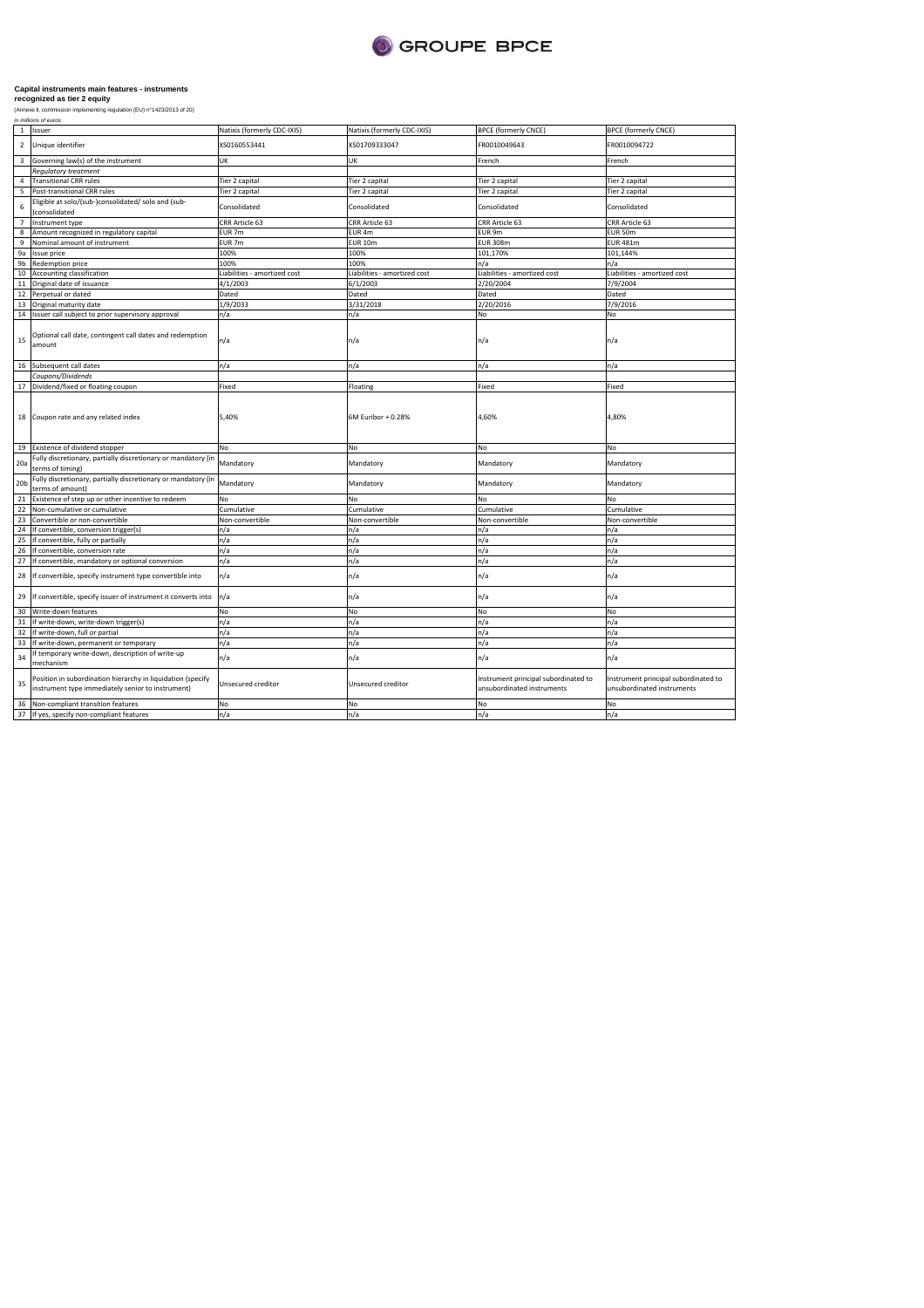

| $\mathbf{1}$<br>$\overline{2}$ | Issuer<br>Unique identifier                                                                                      | <b>BPCE (formerly CNCE)</b><br>FR0010114991                        | <b>BPCE (formerly CNCE)</b><br>FR0010134999                        | <b>BPCE (formerly CNCE)</b><br>FR0010160440                        | <b>BPCE (formerly CNCE)</b><br>FR0010206474                        |
|--------------------------------|------------------------------------------------------------------------------------------------------------------|--------------------------------------------------------------------|--------------------------------------------------------------------|--------------------------------------------------------------------|--------------------------------------------------------------------|
| 3                              | Governing law(s) of the instrument                                                                               | French                                                             | French                                                             | French                                                             | French                                                             |
|                                | <b>Regulatory treatment</b>                                                                                      |                                                                    |                                                                    |                                                                    |                                                                    |
| 4                              | <b>Transitional CRR rules</b>                                                                                    | Tier 2 capital                                                     | Tier 2 capital                                                     | Tier 2 capital                                                     | Tier 2 capital                                                     |
| 5                              |                                                                                                                  |                                                                    |                                                                    |                                                                    |                                                                    |
|                                | Post-transitional CRR rules                                                                                      | Tier 2 capital                                                     | Tier 2 capital                                                     | Tier 2 capital                                                     | Tier 2 capital                                                     |
| 6                              | Eligible at solo/(sub-)consolidated/ solo and (sub-<br>consolidated                                              | Consolidated                                                       | Consolidated                                                       | Consolidated                                                       | Consolidated                                                       |
| $\overline{7}$                 | Instrument type                                                                                                  | CRR Article 63                                                     | CRR Article 63                                                     | CRR Article 63                                                     | CRR Article 63                                                     |
| 8                              | Amount recognized in regulatory capital                                                                          | EUR 77m                                                            | <b>EUR 49m</b>                                                     | <b>EUR 113m</b>                                                    | <b>EUR 64m</b>                                                     |
| 9                              | Nominal amount of instrument                                                                                     | <b>EUR 498m</b>                                                    | <b>EUR 252m</b>                                                    | <b>EUR 498m</b>                                                    | <b>EUR 211m</b>                                                    |
| 9a                             | <b>Issue price</b>                                                                                               | 101,863%                                                           | 101,926%                                                           | 102,537%                                                           | 102,087%                                                           |
| 9b                             | <b>Redemption price</b>                                                                                          | n/a                                                                | n/a                                                                | n/a                                                                | n/a                                                                |
| 10                             | Accounting classification                                                                                        | Liabilities - amortized cost                                       | Liabilities - amortized cost                                       | Liabilities - amortized cost                                       | Liabilities - amortized cost                                       |
| 11                             | Original date of issuance                                                                                        | 10/8/2004                                                          | 12/17/2004                                                         | 2/18/2005                                                          | 7/8/2005                                                           |
| 12                             | Perpetual or dated                                                                                               | Dated                                                              | Dated                                                              | Dated                                                              | Dated                                                              |
| 13                             | Original maturity date                                                                                           | 10/8/2016                                                          | 12/17/2016                                                         | 2/18/2017                                                          | 7/8/2017                                                           |
|                                | 14 Issuer call subject to prior supervisory approval                                                             | No                                                                 | No                                                                 | No                                                                 | No                                                                 |
|                                |                                                                                                                  |                                                                    |                                                                    |                                                                    |                                                                    |
| 15                             | Optional call date, contingent call dates and redemption<br>amount                                               | n/a                                                                | n/a                                                                | n/a                                                                | n/a                                                                |
| 16                             | Subsequent call dates                                                                                            | n/a                                                                | n/a                                                                | n/a                                                                | n/a                                                                |
|                                | Coupons/Dividends                                                                                                |                                                                    |                                                                    |                                                                    |                                                                    |
| 17                             | Dividend/fixed or floating coupon                                                                                | Fixed                                                              | Fixed                                                              | Fixed                                                              | Fixed                                                              |
|                                | 18 Coupon rate and any related index                                                                             | 4,50%                                                              | 4,20%                                                              | 4,00%                                                              | 3,60%                                                              |
|                                | 19 Existence of dividend stopper                                                                                 | No                                                                 | No                                                                 | No                                                                 | No                                                                 |
| 20a                            | Fully discretionary, partially discretionary or mandatory (in<br>terms of timing)                                | Mandatory                                                          | Mandatory                                                          | Mandatory                                                          | Mandatory                                                          |
| 20 <sub>b</sub>                | Fully discretionary, partially discretionary or mandatory (in<br>terms of amount)                                | Mandatory                                                          | Mandatory                                                          | Mandatory                                                          | Mandatory                                                          |
| 21                             | Existence of step up or other incentive to redeem                                                                | No                                                                 | No                                                                 | No                                                                 | No                                                                 |
| 22                             | Non-cumulative or cumulative                                                                                     | Cumulative                                                         | Cumulative                                                         | Cumulative                                                         | Cumulative                                                         |
| 23                             | Convertible or non-convertible                                                                                   | Non-convertible                                                    | Non-convertible                                                    | Non-convertible                                                    | Non-convertible                                                    |
| 24                             | If convertible, conversion trigger(s)                                                                            | n/a                                                                | n/a                                                                | n/a                                                                | n/a                                                                |
| 25                             | If convertible, fully or partially                                                                               | n/a                                                                | n/a                                                                | n/a                                                                | n/a                                                                |
| 26                             | If convertible, conversion rate                                                                                  | n/a                                                                | n/a                                                                | n/a                                                                | n/a                                                                |
| 27                             | If convertible, mandatory or optional conversion                                                                 | n/a                                                                | n/a                                                                | n/a                                                                | n/a                                                                |
| 28                             | If convertible, specify instrument type convertible into                                                         | n/a                                                                | n/a                                                                | n/a                                                                | n/a                                                                |
| 29                             | If convertible, specify issuer of instrument it converts into                                                    | n/a                                                                | n/a                                                                | n/a                                                                | n/a                                                                |
| 30                             | Write-down features                                                                                              | No                                                                 | No                                                                 | No                                                                 | No                                                                 |
| 31                             | If write-down, write-down trigger(s)                                                                             | n/a                                                                | n/a                                                                | n/a                                                                | n/a                                                                |
| 32                             | If write-down, full or partial                                                                                   | n/a                                                                | n/a                                                                | n/a                                                                | n/a                                                                |
| 33                             | If write-down, permanent or temporary                                                                            | n/a                                                                | n/a                                                                | n/a                                                                | n/a                                                                |
| 34                             | If temporary write-down, description of write-up<br>mechanism                                                    | n/a                                                                | n/a                                                                | n/a                                                                | n/a                                                                |
| 35                             | Position in subordination hierarchy in liquidation (specify<br>instrument type immediately senior to instrument) | Instrument principal subordinated to<br>unsubordinated instruments | Instrument principal subordinated to<br>unsubordinated instruments | Instrument principal subordinated to<br>unsubordinated instruments | Instrument principal subordinated to<br>unsubordinated instruments |
| 36                             | Non-compliant transition features                                                                                | No                                                                 | No                                                                 | No                                                                 | No                                                                 |
| 37                             | If yes, specify non-compliant features                                                                           | n/a                                                                | n/a                                                                | n/a                                                                | n/a                                                                |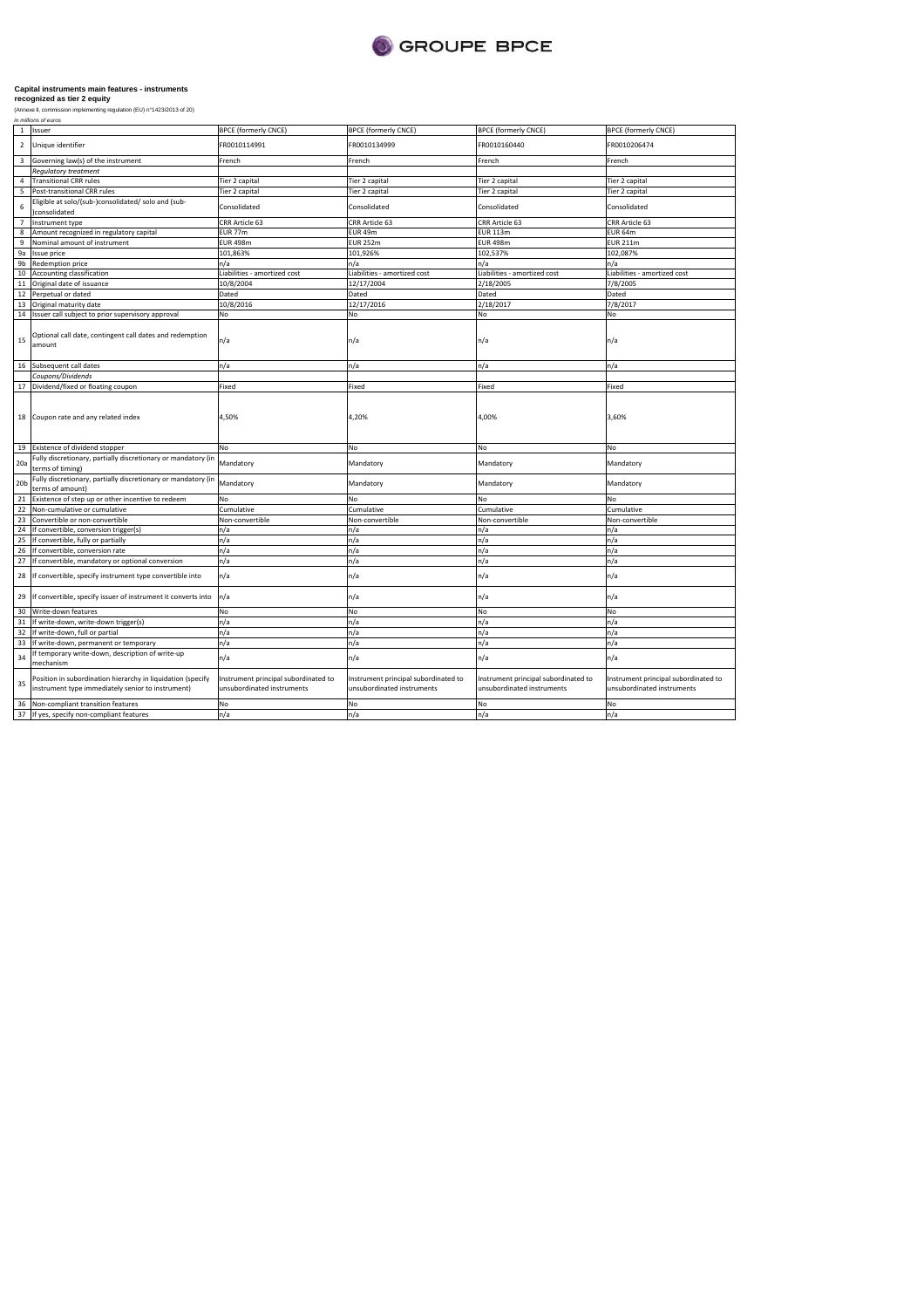

| $\mathbf{1}$            | Issuer                                                                                                           | <b>BPCE (formerly CNCE)</b>                                        | <b>BPCE (formerly BFBP)</b>                                        | <b>BPCE (formerly BFBP)</b>                                        | <b>BPCE (formerly BFBP)</b>                                        |
|-------------------------|------------------------------------------------------------------------------------------------------------------|--------------------------------------------------------------------|--------------------------------------------------------------------|--------------------------------------------------------------------|--------------------------------------------------------------------|
| $\overline{2}$          | Unique identifier                                                                                                | FR0010231191                                                       | FR0010255422                                                       | FR0010318808                                                       | FR0010376392                                                       |
| $\overline{\mathbf{3}}$ | Governing law(s) of the instrument                                                                               | French                                                             | French                                                             | French                                                             | French                                                             |
|                         | <b>Regulatory treatment</b>                                                                                      |                                                                    |                                                                    |                                                                    |                                                                    |
| 4                       | <b>Transitional CRR rules</b>                                                                                    | Tier 2 capital                                                     | Tier 2 capital                                                     | Tier 2 capital                                                     | Tier 2 capital                                                     |
| 5                       | Post-transitional CRR rules                                                                                      | Tier 2 capital                                                     | Tier 2 capital                                                     | Tier 2 capital                                                     | Tier 2 capital                                                     |
| 6                       | Eligible at solo/(sub-)consolidated/ solo and (sub-<br>)consolidated                                             | Consolidated                                                       | Consolidated                                                       | Consolidated                                                       | Consolidated                                                       |
| $7^{\circ}$             | Instrument type                                                                                                  | CRR Article 63                                                     | CRR Article 63                                                     | CRR Article 63                                                     | CRR Article 63                                                     |
| 8                       | Amount recognized in regulatory capital                                                                          | EUR 70m                                                            | EUR 0.138m                                                         | EUR 8m                                                             | <b>EUR 10m</b>                                                     |
| 9                       | Nominal amount of instrument                                                                                     | <b>EUR 203m</b>                                                    | EUR 42m                                                            | <b>EUR 73m</b>                                                     | <b>EUR 61m</b>                                                     |
| 9a                      | <b>Issue price</b>                                                                                               | 101,855%                                                           | 100%                                                               | 100%                                                               | 100%                                                               |
| 9 <sub>b</sub>          | Redemption price                                                                                                 | n/a                                                                | n/a                                                                | n/a                                                                | n/a                                                                |
| 10                      | Accounting classification                                                                                        | Liabilities - amortized cost                                       | Liabilities - amortized cost                                       | Liabilities - amortized cost                                       | Liabilities - amortized cost                                       |
| $11\,$                  | Original date of issuance                                                                                        | 9/21/2005                                                          | 12/12/2005                                                         | 5/23/2006                                                          | 10/23/2006                                                         |
| 12                      | Perpetual or dated                                                                                               | Dated                                                              | Dated                                                              | Dated                                                              | Dated                                                              |
| 13                      | Original maturity date                                                                                           | 9/21/2017                                                          | 1/5/2016                                                           | 7/22/2016                                                          | 11/4/2016                                                          |
| 14                      | Issuer call subject to prior supervisory approval                                                                | No                                                                 | No                                                                 | No                                                                 | No                                                                 |
| 15                      | Optional call date, contingent call dates and redemption<br>amount                                               | n/a                                                                | n/a                                                                | n/a                                                                | n/a                                                                |
| 16                      | Subsequent call dates                                                                                            | n/a                                                                | n/a                                                                | n/a                                                                | n/a                                                                |
|                         | Coupons/Dividends                                                                                                |                                                                    |                                                                    |                                                                    |                                                                    |
|                         | 17 Dividend/fixed or floating coupon                                                                             | Fixed                                                              | Fixed                                                              | Fixed                                                              | Fixed                                                              |
| 18                      | Coupon rate and any related index                                                                                | 3,50%                                                              | 3,60%                                                              | 4,20%                                                              | 3,80%                                                              |
|                         | 19 Existence of dividend stopper                                                                                 | No                                                                 | No                                                                 | No                                                                 | No                                                                 |
| 20a                     | Fully discretionary, partially discretionary or mandatory (in<br>terms of timing)                                | Mandatory                                                          | Mandatory                                                          | Mandatory                                                          | Mandatory                                                          |
| 20 <sub>b</sub>         | Fully discretionary, partially discretionary or mandatory (in<br>terms of amount)                                | Mandatory                                                          | Mandatory                                                          | Mandatory                                                          | Mandatory                                                          |
| 21                      | Existence of step up or other incentive to redeem                                                                | No                                                                 | No                                                                 | No.                                                                | No                                                                 |
| 22                      | Non-cumulative or cumulative                                                                                     | Cumulative                                                         | Cumulative                                                         | Cumulative                                                         | Cumulative                                                         |
| 23                      | Convertible or non-convertible                                                                                   | Non-convertible                                                    | Non-convertible                                                    | Non-convertible                                                    | Non-convertible                                                    |
| 24                      | If convertible, conversion trigger(s)                                                                            | n/a                                                                | n/a                                                                | n/a                                                                | n/a                                                                |
| 25                      | If convertible, fully or partially                                                                               | n/a                                                                | n/a                                                                | n/a                                                                | n/a                                                                |
| 26                      | If convertible, conversion rate                                                                                  | n/a                                                                | n/a                                                                | n/a                                                                | n/a                                                                |
| 27                      | If convertible, mandatory or optional conversion                                                                 | n/a                                                                | n/a                                                                | n/a                                                                | n/a                                                                |
| 28                      | If convertible, specify instrument type convertible into                                                         | n/a                                                                | n/a                                                                | n/a                                                                | n/a                                                                |
| 29                      | If convertible, specify issuer of instrument it converts into                                                    | n/a                                                                | n/a                                                                | n/a                                                                | n/a                                                                |
| 30                      | Write-down features                                                                                              | No                                                                 | No                                                                 | No                                                                 | No                                                                 |
| 31                      | If write-down, write-down trigger(s)                                                                             | n/a                                                                | n/a                                                                | n/a                                                                | n/a                                                                |
| 32                      | If write-down, full or partial                                                                                   | n/a                                                                | n/a                                                                | n/a                                                                | n/a                                                                |
| 33                      | If write-down, permanent or temporary                                                                            | n/a                                                                | n/a                                                                | n/a                                                                | n/a                                                                |
| 34                      | If temporary write-down, description of write-up<br>mechanism                                                    | n/a                                                                | n/a                                                                | n/a                                                                | n/a                                                                |
| 35                      | Position in subordination hierarchy in liquidation (specify<br>instrument type immediately senior to instrument) | Instrument principal subordinated to<br>unsubordinated instruments | Instrument principal subordinated to<br>unsubordinated instruments | Instrument principal subordinated to<br>unsubordinated instruments | Instrument principal subordinated to<br>unsubordinated instruments |
| 36                      | Non-compliant transition features                                                                                | No                                                                 | No                                                                 | No                                                                 | No                                                                 |
| 37                      | If yes, specify non-compliant features                                                                           | n/a                                                                | n/a                                                                | n/a                                                                | n/a                                                                |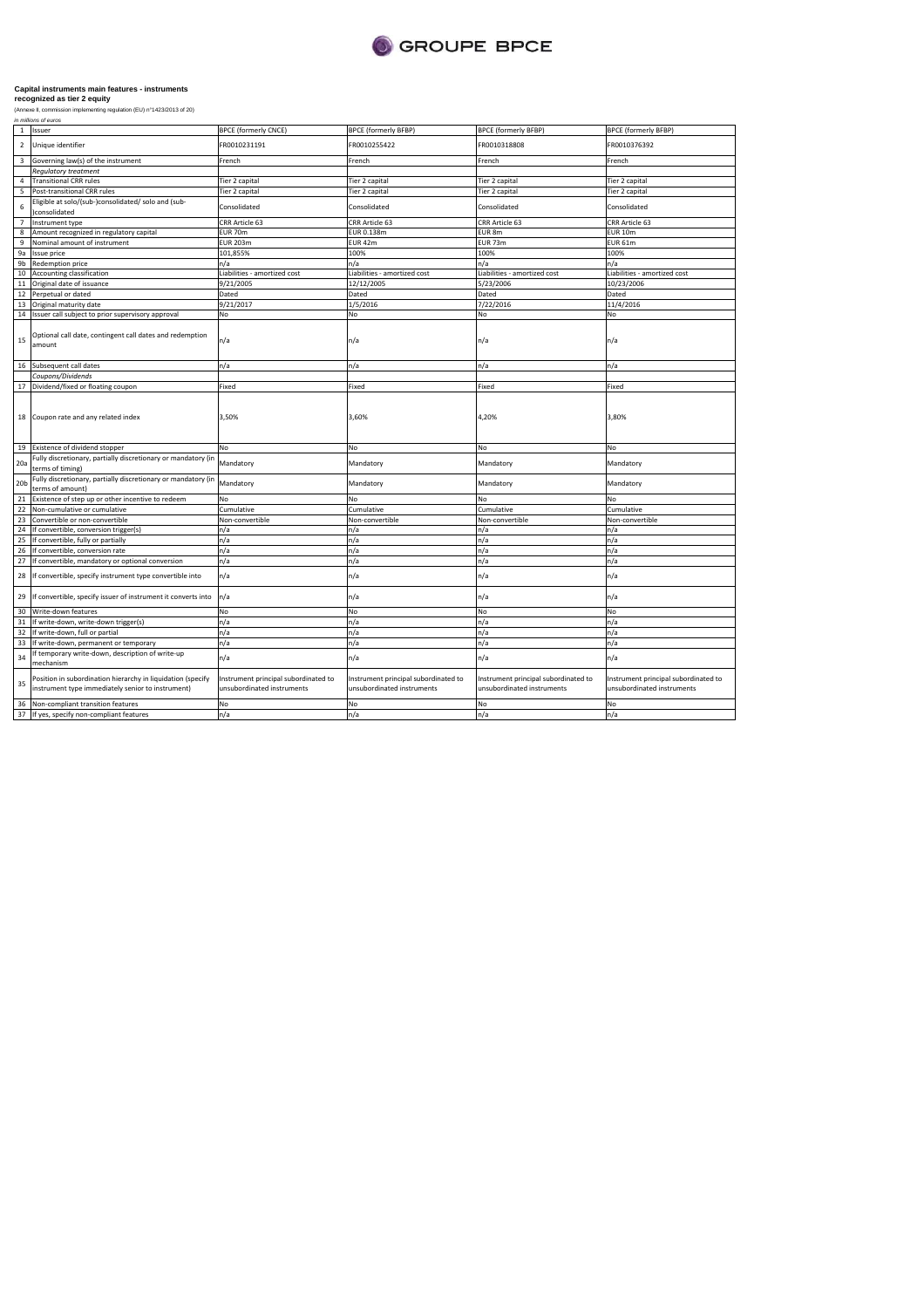

| $\mathbf{1}$    | Issuer                                                                                                           | <b>CREDIT COOPERATIF</b>     | Natixis                                                                                                           | Natixis (formerly NBP)                                                                                            | <b>BPCE (formerly BFBP)</b>                                        |
|-----------------|------------------------------------------------------------------------------------------------------------------|------------------------------|-------------------------------------------------------------------------------------------------------------------|-------------------------------------------------------------------------------------------------------------------|--------------------------------------------------------------------|
| $\overline{2}$  | Unique identifier                                                                                                | Subordinated loan contract   | FR0010405894                                                                                                      | FR0010410068                                                                                                      | FR0010422766                                                       |
| $\overline{3}$  | Governing law(s) of the instrument                                                                               | French                       | French                                                                                                            | UK                                                                                                                | French                                                             |
|                 | <b>Requlatory treatment</b>                                                                                      |                              |                                                                                                                   |                                                                                                                   |                                                                    |
| 4               | <b>Transitional CRR rules</b>                                                                                    | Tier 2 capital               | Tier 2 capital                                                                                                    | Tier 2 capital                                                                                                    | Tier 2 capital                                                     |
| 5               | Post-transitional CRR rules                                                                                      | Tier 2 capital               | Tier 2 capital                                                                                                    | Tier 2 capital                                                                                                    | Tier 2 capital                                                     |
| 6               | Eligible at solo/(sub-)consolidated/ solo and (sub-<br>)consolidated                                             | Consolidated                 | Consolidated                                                                                                      | Consolidated                                                                                                      | Consolidated                                                       |
| $\overline{7}$  | Instrument type                                                                                                  | CRR Article 63               | CRR Article 63                                                                                                    | CRR Article 63                                                                                                    | CRR Article 63                                                     |
|                 | Amount recognized in regulatory capital                                                                          | EUR 7m                       | <b>EUR 494m</b>                                                                                                   | <b>EUR 105m</b>                                                                                                   | <b>EUR 17m</b>                                                     |
| $\mathbf{q}$    | Nominal amount of instrument                                                                                     | EUR 40m                      | <b>EUR 500m</b>                                                                                                   | <b>EUR 495m</b>                                                                                                   | <b>EUR 70m</b>                                                     |
| 9a              | Issue price                                                                                                      | 99,861%                      | 100,000%                                                                                                          | 98,977%                                                                                                           | 100%                                                               |
| 9 <sub>b</sub>  | Redemption price                                                                                                 | 100%                         | 100%                                                                                                              | 100%                                                                                                              | n/a                                                                |
| 10              | Accounting classification                                                                                        | Liabilities - amortized cost | Liabilities - amortized cost                                                                                      | Liabilities - amortized cost                                                                                      | Liabilities - amortized cost                                       |
| 11              | Original date of issuance                                                                                        | 11/17/2006                   | 12/15/2006                                                                                                        | 12/22/2006                                                                                                        | 2/19/2007                                                          |
| 12              | Perpetual or dated                                                                                               | Dated                        | Dated                                                                                                             | Dated                                                                                                             | Dated                                                              |
| 13              | Original maturity date                                                                                           | 11/17/2016                   | 12/15/2021                                                                                                        | 1/20/2017                                                                                                         | 3/13/2017                                                          |
| 14              | Issuer call subject to prior supervisory approval                                                                | No                           | n/a                                                                                                               | n/a                                                                                                               | No                                                                 |
| 15              | Optional call date, contingent call dates and redemption<br>amount                                               | n/a                          | Contingent call date at any time, at par<br>and for the full issue in the event of a<br>change in tax legislation | Contingent call date at any time, at par<br>and for the full issue in the event of a<br>change in tax legislation | n/a                                                                |
| 16              | Subsequent call dates                                                                                            | n/a                          | n/a                                                                                                               | n/a                                                                                                               | n/a                                                                |
|                 | Coupons/Dividends                                                                                                |                              |                                                                                                                   |                                                                                                                   |                                                                    |
| 17              | Dividend/fixed or floating coupon                                                                                | Fixed                        | Floating                                                                                                          | Fixed                                                                                                             | Fixed                                                              |
| 18              | Coupon rate and any related index                                                                                | 4,17%                        | 10y CMS                                                                                                           | 4,125%                                                                                                            | 4,20%                                                              |
|                 | 19 Existence of dividend stopper                                                                                 | No                           | No                                                                                                                | No                                                                                                                | No                                                                 |
| 20a             | Fully discretionary, partially discretionary or mandatory (in<br>terms of timing)                                | Mandatory                    | Mandatory                                                                                                         | Mandatory                                                                                                         | Mandatory                                                          |
| 20 <sub>b</sub> | Fully discretionary, partially discretionary or mandatory (in<br>terms of amount)                                | Mandatory                    | Mandatory                                                                                                         | Mandatory                                                                                                         | Mandatory                                                          |
| 21              | Existence of step up or other incentive to redeem                                                                | No                           | No                                                                                                                | No                                                                                                                | No                                                                 |
| 22              | Non-cumulative or cumulative                                                                                     | Cumulative                   | Cumulative                                                                                                        | Cumulative                                                                                                        | Cumulative                                                         |
| 23              | Convertible or non-convertible                                                                                   | Non-convertible              | Non-convertible                                                                                                   | Non-convertible                                                                                                   | Non-convertible                                                    |
| 24              | If convertible, conversion trigger(s)                                                                            | n/a                          | n/a                                                                                                               | n/a                                                                                                               | n/a                                                                |
| 25              | If convertible, fully or partially                                                                               | n/a                          | n/a                                                                                                               | n/a                                                                                                               | n/a                                                                |
| 26              | If convertible, conversion rate                                                                                  | n/a                          | n/a                                                                                                               | n/a                                                                                                               | n/a                                                                |
| 27              | If convertible, mandatory or optional conversion                                                                 | n/a                          | n/a                                                                                                               | n/a                                                                                                               | n/a                                                                |
| 28              | If convertible, specify instrument type convertible into                                                         | n/a                          | n/a                                                                                                               | n/a                                                                                                               | n/a                                                                |
| 29              | If convertible, specify issuer of instrument it converts into                                                    | n/a                          | n/a                                                                                                               | n/a                                                                                                               | n/a                                                                |
| 30              | Write-down features                                                                                              | No                           | No                                                                                                                | No                                                                                                                | No                                                                 |
| 31              | If write-down, write-down trigger(s)                                                                             | n/a                          | n/a                                                                                                               | n/a                                                                                                               | n/a                                                                |
| 32              | If write-down, full or partial                                                                                   | n/a                          | n/a                                                                                                               | n/a                                                                                                               | n/a                                                                |
| 33              | If write-down, permanent or temporary                                                                            | n/a                          | n/a                                                                                                               | n/a                                                                                                               | n/a                                                                |
| 34              | f temporary write-down, description of write-up<br>mechanism                                                     | n/a                          | n/a                                                                                                               | n/a                                                                                                               | n/a                                                                |
| 35              | Position in subordination hierarchy in liquidation (specify<br>instrument type immediately senior to instrument) | Unsecured creditor           | Unsecured creditor                                                                                                | Unsecured creditor                                                                                                | Instrument principal subordinated to<br>unsubordinated instruments |
| 36              | Non-compliant transition features                                                                                | No                           | No                                                                                                                | No                                                                                                                | No                                                                 |
| 37              | If yes, specify non-compliant features                                                                           | n/a                          | n/a                                                                                                               | n/a                                                                                                               | n/a                                                                |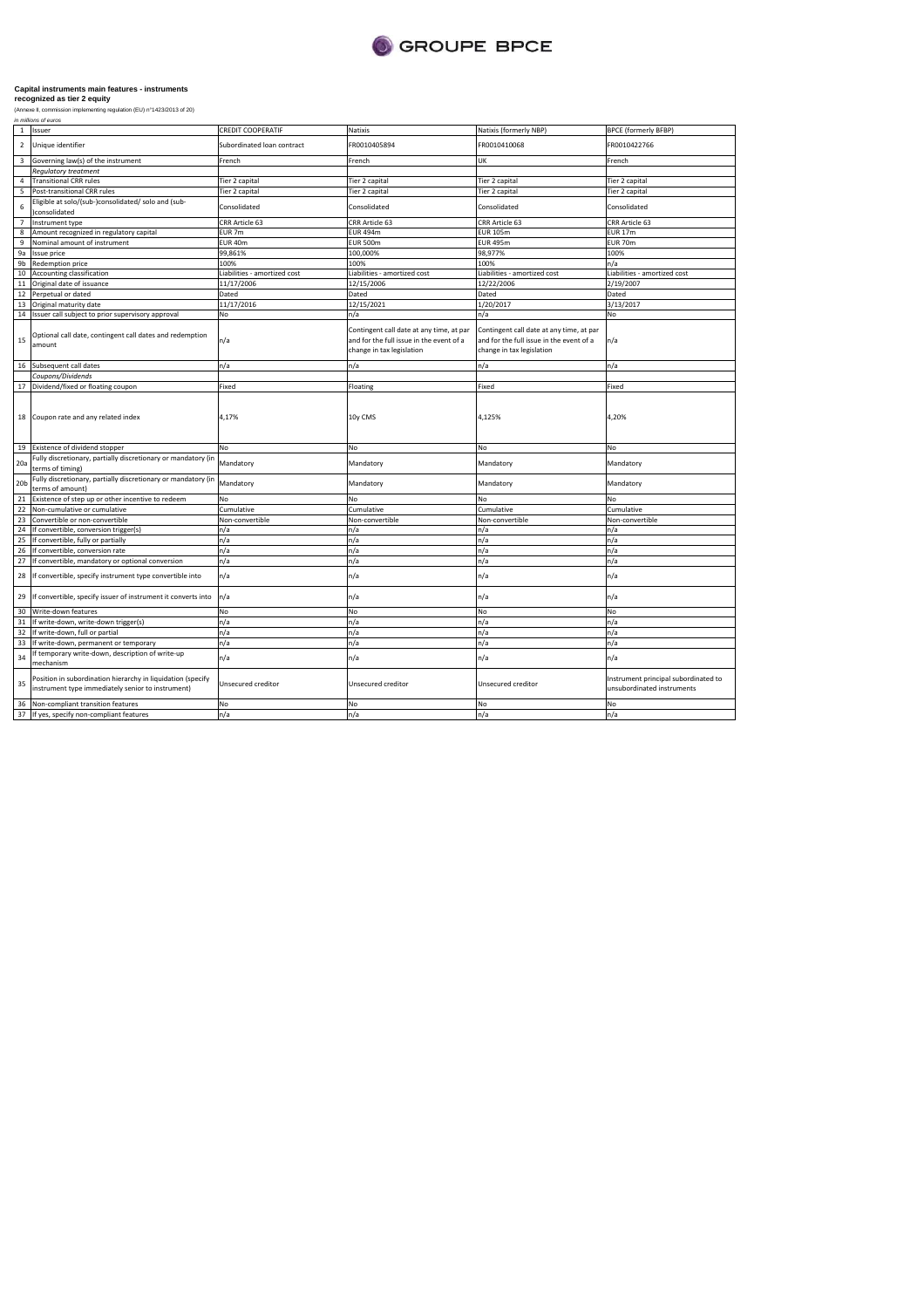

(Annexe II, commission implementing regulation (EU) n°1423/2013 of 20)

| <b>BPCE (formerly BFBP)</b><br><b>BPCE (formerly BFBP)</b><br>FR0010550806<br>French<br>Tier 2 capital<br>Tier 2 capital<br>Consolidated<br>CRR Article 63<br><b>EUR 22m</b><br><b>EUR 54m</b><br>100%<br>n/a<br>Liabilities - amortized cost<br>Liabilities - amortized cost<br>12/28/2007<br>Dated<br>1/28/2018<br>No<br>n/a<br>n/a |
|---------------------------------------------------------------------------------------------------------------------------------------------------------------------------------------------------------------------------------------------------------------------------------------------------------------------------------------|
|                                                                                                                                                                                                                                                                                                                                       |
|                                                                                                                                                                                                                                                                                                                                       |
|                                                                                                                                                                                                                                                                                                                                       |
|                                                                                                                                                                                                                                                                                                                                       |
|                                                                                                                                                                                                                                                                                                                                       |
|                                                                                                                                                                                                                                                                                                                                       |
|                                                                                                                                                                                                                                                                                                                                       |
|                                                                                                                                                                                                                                                                                                                                       |
|                                                                                                                                                                                                                                                                                                                                       |
|                                                                                                                                                                                                                                                                                                                                       |
|                                                                                                                                                                                                                                                                                                                                       |
|                                                                                                                                                                                                                                                                                                                                       |
|                                                                                                                                                                                                                                                                                                                                       |
|                                                                                                                                                                                                                                                                                                                                       |
|                                                                                                                                                                                                                                                                                                                                       |
|                                                                                                                                                                                                                                                                                                                                       |
|                                                                                                                                                                                                                                                                                                                                       |
|                                                                                                                                                                                                                                                                                                                                       |
|                                                                                                                                                                                                                                                                                                                                       |
|                                                                                                                                                                                                                                                                                                                                       |
|                                                                                                                                                                                                                                                                                                                                       |
| Fixed                                                                                                                                                                                                                                                                                                                                 |
| 4,60%                                                                                                                                                                                                                                                                                                                                 |
| No                                                                                                                                                                                                                                                                                                                                    |
| Mandatory                                                                                                                                                                                                                                                                                                                             |
| Mandatory                                                                                                                                                                                                                                                                                                                             |
| No                                                                                                                                                                                                                                                                                                                                    |
| Cumulative                                                                                                                                                                                                                                                                                                                            |
| Non-convertible                                                                                                                                                                                                                                                                                                                       |
| n/a                                                                                                                                                                                                                                                                                                                                   |
| n/a                                                                                                                                                                                                                                                                                                                                   |
| n/a                                                                                                                                                                                                                                                                                                                                   |
| n/a                                                                                                                                                                                                                                                                                                                                   |
| n/a                                                                                                                                                                                                                                                                                                                                   |
| n/a                                                                                                                                                                                                                                                                                                                                   |
|                                                                                                                                                                                                                                                                                                                                       |
| <b>No</b>                                                                                                                                                                                                                                                                                                                             |
| n/a                                                                                                                                                                                                                                                                                                                                   |
| n/a                                                                                                                                                                                                                                                                                                                                   |
| n/a                                                                                                                                                                                                                                                                                                                                   |
| n/a                                                                                                                                                                                                                                                                                                                                   |
| Instrument principal subordinated to<br>Instrument principal subordinated to<br>unsubordinated instruments<br>unsubordinated instruments                                                                                                                                                                                              |
| No<br>n/a                                                                                                                                                                                                                                                                                                                             |
|                                                                                                                                                                                                                                                                                                                                       |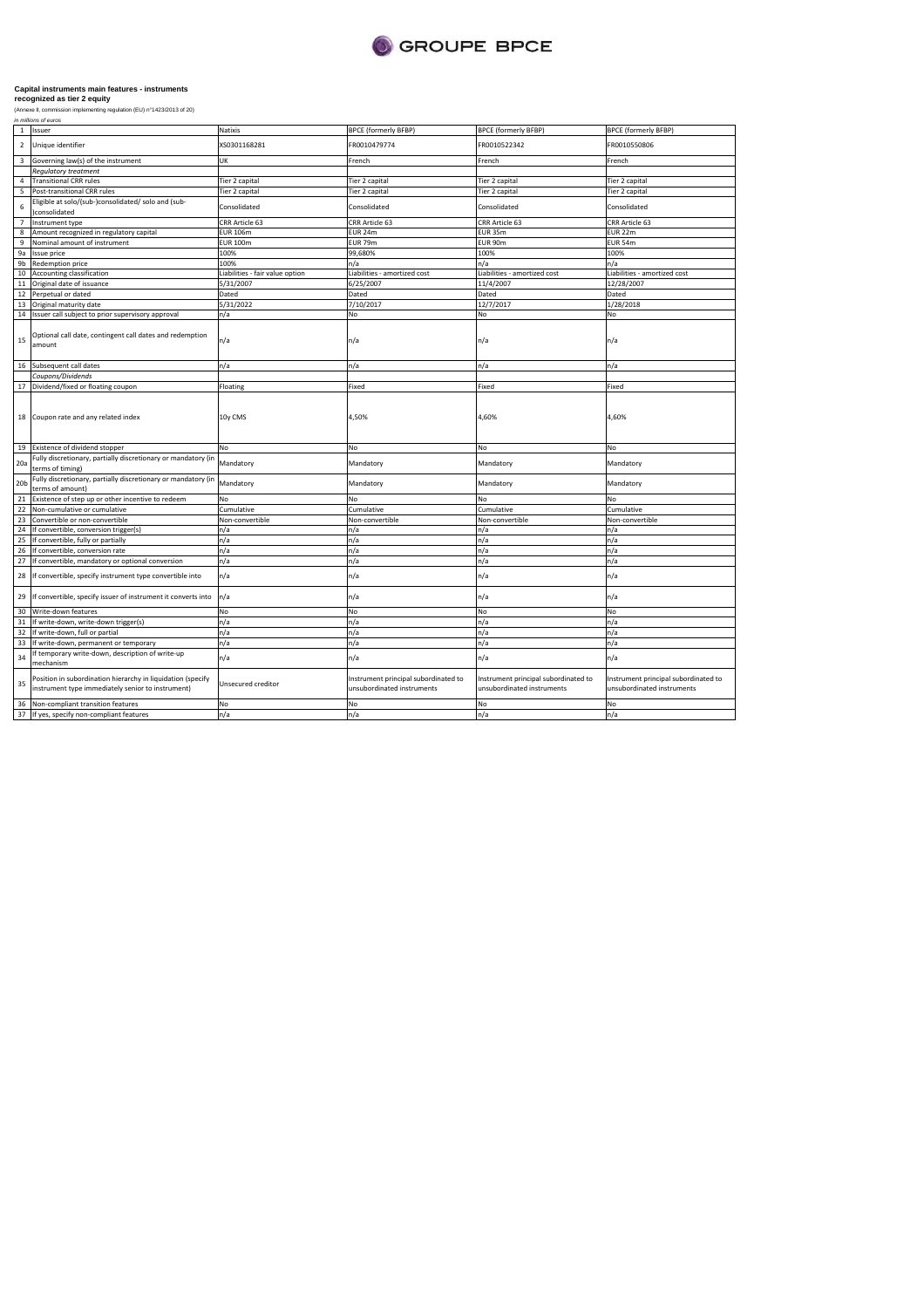

(Annexe II, commission implementing regulation (EU) n°1423/2013 of 20)

|                 | in millions of euros                                                                                             |                              |                                                                    |                                                                    |                                                                    |  |  |
|-----------------|------------------------------------------------------------------------------------------------------------------|------------------------------|--------------------------------------------------------------------|--------------------------------------------------------------------|--------------------------------------------------------------------|--|--|
| $\mathbf{1}$    | Issuer                                                                                                           | <b>BRED</b>                  | <b>BPCE (formerly CNCE)</b>                                        | BPCE                                                               | <b>BPCE</b>                                                        |  |  |
| $\overline{2}$  | Unique identifier                                                                                                | Subordinated loan contract   | FR0010712935                                                       | R0011538222                                                        | 144A: US05578QAA13 / Reg S:<br>US05578UAA25                        |  |  |
| 3               | Governing law(s) of the instrument                                                                               | French                       | French                                                             | French                                                             | <b>New York State</b>                                              |  |  |
|                 | <b>Regulatory treatment</b>                                                                                      |                              |                                                                    |                                                                    |                                                                    |  |  |
| $\Delta$        | <b>Transitional CRR rules</b>                                                                                    | Tier 2 capital               | Tier 2 capital                                                     | Tier 2 capital                                                     | Tier 2 capital                                                     |  |  |
| 5               | Post-transitional CRR rules                                                                                      | Tier 2 capital               | Tier 2 capital                                                     | Tier 2 capital                                                     | Tier 2 capital                                                     |  |  |
| 6               | Eligible at solo/(sub-)consolidated/ solo and (sub-<br>)consolidated                                             | Consolidated                 | Consolidated                                                       | Consolidated                                                       | Consolidated                                                       |  |  |
| $\overline{7}$  | Instrument type                                                                                                  | CRR Article 63               | CRR Article 63                                                     | CRR Article 63                                                     | CRR Article 63                                                     |  |  |
| 8               | Amount recognized in regulatory capital                                                                          | <b>EUR 92m</b>               | <b>EUR 341m</b>                                                    | EUR 1,000m                                                         | EUR 1,381m                                                         |  |  |
| 9               | Nominal amount of instrument                                                                                     | <b>EUR 186m</b>              | <b>EUR 546m</b>                                                    | EUR 1,000m                                                         | USD 1,500m                                                         |  |  |
| 9a              | Issue price                                                                                                      | 100%                         | 100,913%                                                           | 100%                                                               | 99,834%                                                            |  |  |
| 9b              | Redemption price                                                                                                 | 100%                         | n/a                                                                | n/a                                                                | n/a                                                                |  |  |
| 10              | Accounting classification                                                                                        | Liabilities - amortized cost | Liabilities - amortized cost                                       | Liabilities - amortized cost                                       | Liabilities - amortized cost                                       |  |  |
| 11              | Original date of issuance                                                                                        | 6/18/2008                    | 2/13/2009                                                          | 7/18/2013                                                          | 10/22/2013                                                         |  |  |
|                 |                                                                                                                  |                              | Dated                                                              |                                                                    |                                                                    |  |  |
| 12              | Perpetual or dated                                                                                               | Dated                        |                                                                    | Dated                                                              | Dated                                                              |  |  |
| 13              | Original maturity date                                                                                           | 6/18/2018                    | 2/13/2019                                                          | 7/18/2023                                                          | 10/22/2023                                                         |  |  |
| 14              | Issuer call subject to prior supervisory approval                                                                | No                           | No                                                                 | No                                                                 | No                                                                 |  |  |
| 15              | Optional call date, contingent call dates and redemption<br>amount                                               | n/a                          | n/a                                                                | n/a                                                                | n/a                                                                |  |  |
| 16              | Subsequent call dates                                                                                            | n/a                          | n/a                                                                | n/a                                                                | n/a                                                                |  |  |
|                 | Coupons/Dividends                                                                                                |                              |                                                                    |                                                                    |                                                                    |  |  |
|                 | 17 Dividend/fixed or floating coupon                                                                             | Fixed                        | Fixed                                                              | Fixed                                                              | Fixed                                                              |  |  |
|                 | 18 Coupon rate and any related index                                                                             | 6,437%                       | 5,75%                                                              | 4,625%                                                             | 5,70%                                                              |  |  |
| 19              | Existence of dividend stopper                                                                                    | No                           | No                                                                 | No                                                                 | No                                                                 |  |  |
| 20a             | Fully discretionary, partially discretionary or mandatory (in<br>terms of timing)                                | Mandatory                    | Mandatory                                                          | Mandatory                                                          | Mandatory                                                          |  |  |
| 20 <sub>b</sub> | Fully discretionary, partially discretionary or mandatory (in<br>terms of amount)                                | Mandatory                    | Mandatory                                                          | Mandatory                                                          | Mandatory                                                          |  |  |
| 21              | Existence of step up or other incentive to redeem                                                                | No                           | No                                                                 | No                                                                 | No                                                                 |  |  |
| 22              | Non-cumulative or cumulative                                                                                     | Cumulative                   | Cumulative                                                         | Cumulative                                                         | Cumulative                                                         |  |  |
| 23              | Convertible or non-convertible                                                                                   | Non-convertible              | Non-convertible                                                    | Non-convertible                                                    | Non-convertible                                                    |  |  |
| 24              | If convertible, conversion trigger(s)                                                                            | n/a                          | n/a                                                                | n/a                                                                | n/a                                                                |  |  |
| 25              | If convertible, fully or partially                                                                               | n/a                          | n/a                                                                | n/a                                                                | n/a                                                                |  |  |
| 26              | If convertible, conversion rate                                                                                  | n/a                          | n/a                                                                | n/a                                                                | n/a                                                                |  |  |
| 27              | If convertible, mandatory or optional conversion                                                                 | n/a                          | n/a                                                                | n/a                                                                | n/a                                                                |  |  |
| 28              | If convertible, specify instrument type convertible into                                                         | n/a                          | n/a                                                                | n/a                                                                | n/a                                                                |  |  |
| 29              | If convertible, specify issuer of instrument it converts into                                                    | n/a                          | n/a                                                                | n/a                                                                | n/a                                                                |  |  |
| 30              | Write-down features                                                                                              | No                           | No                                                                 | No                                                                 | No                                                                 |  |  |
| 31              | If write-down, write-down trigger(s)                                                                             | n/a                          | n/a                                                                | n/a                                                                | n/a                                                                |  |  |
| 32              | If write-down, full or partial                                                                                   | n/a                          | n/a                                                                | n/a                                                                | n/a                                                                |  |  |
| 33              | If write-down, permanent or temporary                                                                            | n/a                          | n/a                                                                | n/a                                                                | n/a                                                                |  |  |
| 34              | If temporary write-down, description of write-up<br>mechanism                                                    | n/a                          | n/a                                                                | n/a                                                                | n/a                                                                |  |  |
| 35              | Position in subordination hierarchy in liquidation (specify<br>instrument type immediately senior to instrument) | Unsecured creditor           | Instrument principal subordinated to<br>unsubordinated instruments | Instrument principal subordinated to<br>unsubordinated instruments | Instrument principal subordinated to<br>unsubordinated instruments |  |  |
| 36              | Non-compliant transition features                                                                                | No                           | No                                                                 | No                                                                 | No                                                                 |  |  |
| 37              | If yes, specify non-compliant features                                                                           | n/a                          | n/a                                                                | n/a                                                                | n/a                                                                |  |  |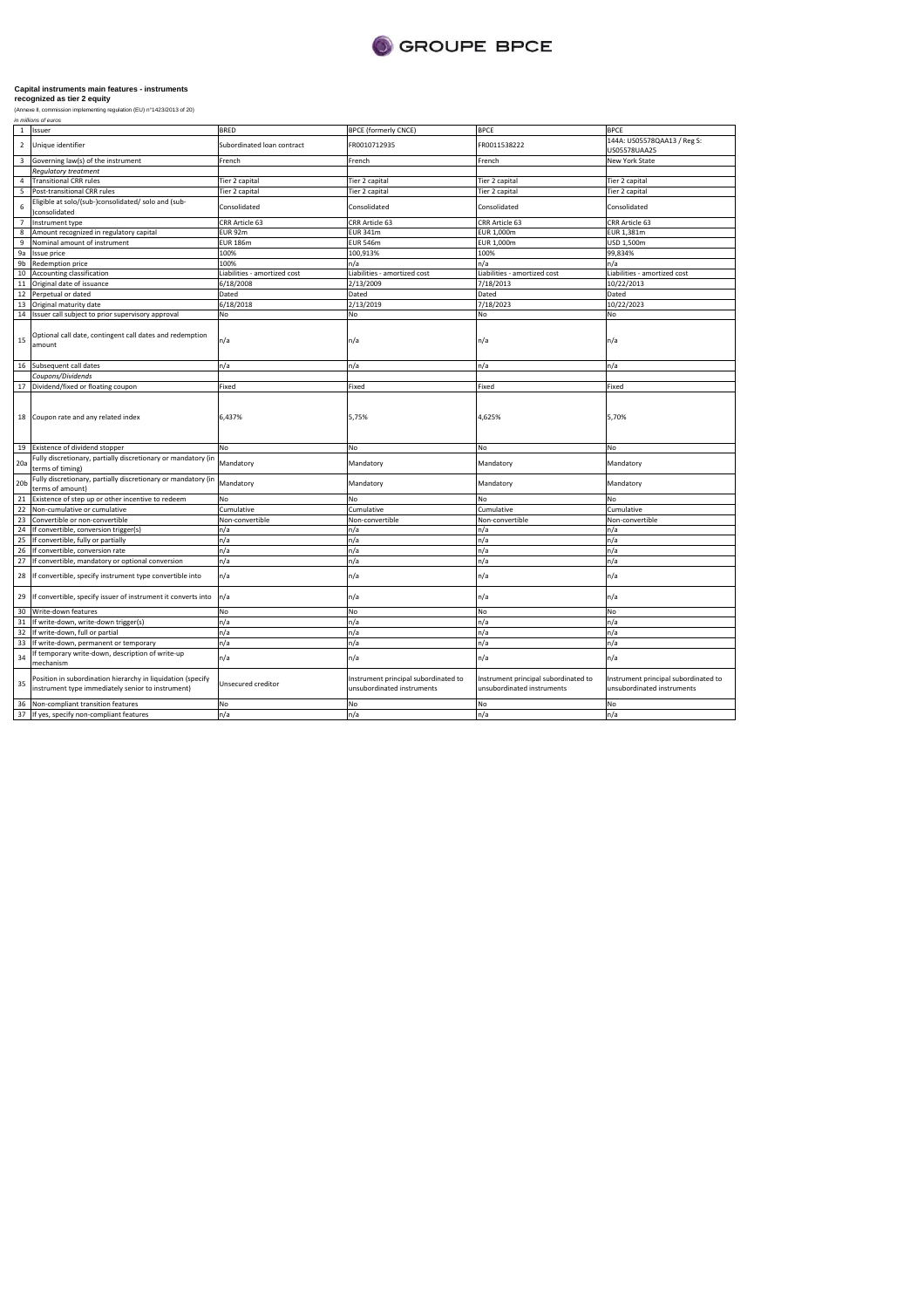

|                 | ,,,,,,,,,,,,,,,,,,,,,,,                                                                                          |                                                                    |                                                                    |                                                                                                                                                |                                                                                      |
|-----------------|------------------------------------------------------------------------------------------------------------------|--------------------------------------------------------------------|--------------------------------------------------------------------|------------------------------------------------------------------------------------------------------------------------------------------------|--------------------------------------------------------------------------------------|
| $\mathbf{1}$    | Issuer                                                                                                           | <b>BPCE</b>                                                        | <b>BPCE</b>                                                        | <b>BPCE</b>                                                                                                                                    | <b>BPCE</b>                                                                          |
| $\overline{2}$  | Unique identifier                                                                                                | 144A: US05578QAB95 / Reg S:<br>US05578UAB08                        | FR0011855287                                                       | FR0012018851                                                                                                                                   | 144A: US05578QAC78 / Reg S:<br>US05578UAC80                                          |
| $\overline{3}$  | Governing law(s) of the instrument                                                                               | New York State                                                     | French                                                             | French                                                                                                                                         | New York State                                                                       |
|                 | <b>Regulatory treatment</b>                                                                                      |                                                                    |                                                                    |                                                                                                                                                |                                                                                      |
| $\overline{4}$  | <b>Transitional CRR rules</b>                                                                                    | Tier 2 capital                                                     | Tier 2 capital                                                     | Tier 2 capital                                                                                                                                 | Tier 2 capital                                                                       |
| 5               | Post-transitional CRR rules                                                                                      | Tier 2 capital                                                     | Tier 2 capital                                                     | Tier 2 capital                                                                                                                                 | Tier 2 capital                                                                       |
| 6               | Eligible at solo/(sub-)consolidated/ solo and (sub-<br>)consolidated                                             | Consolidated                                                       | Consolidated                                                       | Consolidated                                                                                                                                   | Consolidated                                                                         |
| $\overline{7}$  | Instrument type                                                                                                  | CRR Article 63                                                     | CRR Article 63                                                     | CRR Article 63                                                                                                                                 | CRR Article 63                                                                       |
| 8               | Amount recognized in regulatory capital                                                                          | EUR 1,381m                                                         | EUR 1.018m                                                         | EUR 1.000m                                                                                                                                     | <b>EUR 736m</b>                                                                      |
| 9               | Nominal amount of instrument                                                                                     | USD 1,500m                                                         | GBP 750m                                                           | EUR 1,000m                                                                                                                                     | <b>USD 800m</b>                                                                      |
| 9а              | Issue price                                                                                                      | 99,815%                                                            | 99,715%                                                            | 99,715%                                                                                                                                        | 99,014%                                                                              |
| 9b              | Redemption price                                                                                                 | n/a                                                                | n/a                                                                | n/a                                                                                                                                            | n/a                                                                                  |
| 10              | Accounting classification                                                                                        | Liabilities - amortized cost                                       | Liabilities - amortized cost                                       | Liabilities - amortized cost                                                                                                                   | Liabilities - amortized cost                                                         |
| $11\,$          | Original date of issuance                                                                                        | 1/21/2014                                                          | 4/16/2014                                                          | 7/8/2014                                                                                                                                       | 7/11/2014                                                                            |
| 12              | Perpetual or dated                                                                                               | Dated                                                              | Dated                                                              | Dated                                                                                                                                          | Dated                                                                                |
| 13              | Original maturity date                                                                                           | 7/21/2024                                                          | 4/16/2029                                                          | 7/8/2026                                                                                                                                       | 7/11/2024                                                                            |
| 14              | Issuer call subject to prior supervisory approval                                                                | No                                                                 | No                                                                 | Yes                                                                                                                                            | No                                                                                   |
| 15              | Optional call date, contingent call dates and redemption<br>amount                                               | n/a                                                                | n/a                                                                | 7/8/2021 at par                                                                                                                                | n/a                                                                                  |
|                 | 16 Subsequent call dates                                                                                         | n/a                                                                | n/a                                                                | n/a                                                                                                                                            | n/a                                                                                  |
|                 | Coupons/Dividends                                                                                                |                                                                    |                                                                    |                                                                                                                                                |                                                                                      |
|                 | 17 Dividend/fixed or floating coupon                                                                             | Fixed                                                              | Fixed                                                              | Fixed                                                                                                                                          | Fixed                                                                                |
|                 | 18 Coupon rate and any related index                                                                             | 5,15%                                                              | 5,15%                                                              | 2.75% until 7/8/2021, then fixed rate<br>determined at the call date by the sum<br>of the 5-year mid-swap EUR + 1.83% if<br>call not exercised | 4,625%                                                                               |
|                 | 19 Existence of dividend stopper                                                                                 | No                                                                 | No                                                                 | No                                                                                                                                             | No                                                                                   |
| 20a             | Fully discretionary, partially discretionary or mandatory (in<br>terms of timing)                                | Mandatory                                                          | Mandatory                                                          | Mandatory                                                                                                                                      | Mandatory                                                                            |
| 20 <sub>b</sub> | Fully discretionary, partially discretionary or mandatory (in<br>terms of amount)                                | Mandatory                                                          | Mandatory                                                          | Mandatory                                                                                                                                      | Mandatory                                                                            |
| 21              | Existence of step up or other incentive to redeem                                                                | No                                                                 | No                                                                 | No                                                                                                                                             | No                                                                                   |
| 22              | Non-cumulative or cumulative                                                                                     | Cumulative                                                         | Cumulative                                                         | Cumulative                                                                                                                                     | Cumulative                                                                           |
| 23              | Convertible or non-convertible                                                                                   | Non-convertible                                                    | Non-convertible                                                    | Non-convertible                                                                                                                                | Non-convertible                                                                      |
| 24              | If convertible, conversion trigger(s)                                                                            | n/a                                                                | n/a                                                                | n/a                                                                                                                                            | n/a                                                                                  |
| 25              | If convertible, fully or partially                                                                               | n/a                                                                | n/a                                                                | n/a                                                                                                                                            | n/a                                                                                  |
| 26              | If convertible, conversion rate                                                                                  | n/a                                                                | n/a                                                                | n/a                                                                                                                                            | n/a                                                                                  |
| 27              | If convertible, mandatory or optional conversion                                                                 | n/a                                                                | n/a                                                                | n/a                                                                                                                                            | n/a                                                                                  |
| 28              | If convertible, specify instrument type convertible into                                                         | n/a                                                                | n/a                                                                | n/a                                                                                                                                            | n/a                                                                                  |
| 29              | If convertible, specify issuer of instrument it converts into                                                    | n/a                                                                | n/a                                                                | n/a                                                                                                                                            | n/a                                                                                  |
| 30              | Write-down features                                                                                              | No                                                                 | No                                                                 | No                                                                                                                                             | No                                                                                   |
| 31              | If write-down, write-down trigger(s)                                                                             | n/a                                                                | n/a                                                                | n/a                                                                                                                                            | n/a                                                                                  |
| 32              | If write-down, full or partial                                                                                   | n/a                                                                | n/a                                                                | n/a                                                                                                                                            | n/a                                                                                  |
| 33              | If write-down, permanent or temporary                                                                            | n/a                                                                | n/a                                                                | n/a                                                                                                                                            | n/a                                                                                  |
| 34              | If temporary write-down, description of write-up<br>mechanism                                                    | n/a                                                                | n/a                                                                | n/a                                                                                                                                            | n/a                                                                                  |
| 35              | Position in subordination hierarchy in liquidation (specify<br>instrument type immediately senior to instrument) | Instrument principal subordinated to<br>unsubordinated instruments | Instrument principal subordinated to<br>unsubordinated instruments | Instrument (principal and interest)<br>subordinated to unsubordinated<br>instruments                                                           | Instrument (principal and interest)<br>subordinated to unsubordinated<br>instruments |
| 36              | Non-compliant transition features                                                                                | No                                                                 | No                                                                 | No                                                                                                                                             | No                                                                                   |
|                 | 37 If yes, specify non-compliant features                                                                        | n/a                                                                | n/a                                                                | n/a                                                                                                                                            | n/a                                                                                  |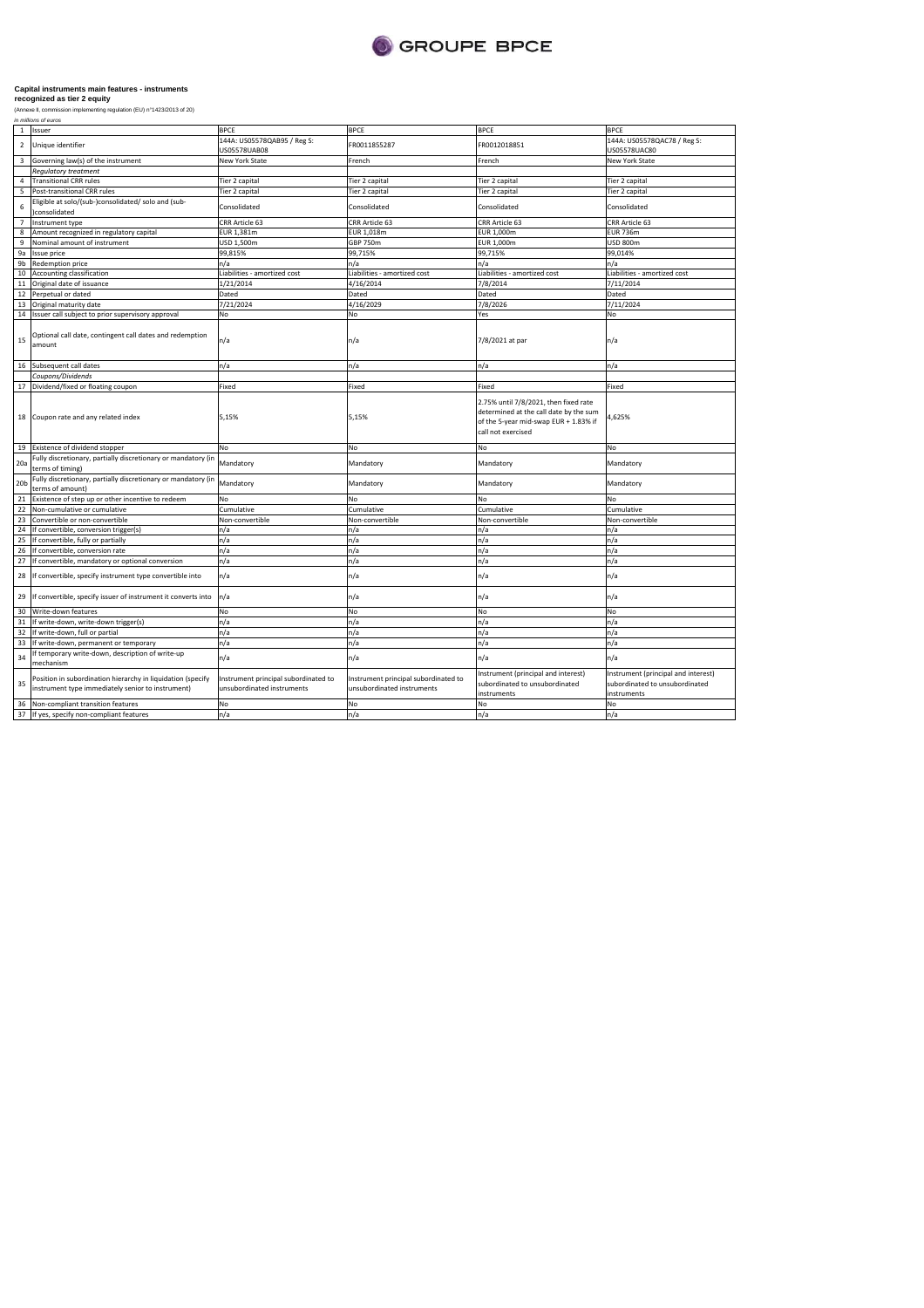

| $\mathbf{1}$            | Issuer                                                                                                           | <b>BPCE</b>                                                                          | <b>BPCE</b>                                                                          | <b>BPCE</b>                                                                          | <b>BPCE</b>                                                                          |
|-------------------------|------------------------------------------------------------------------------------------------------------------|--------------------------------------------------------------------------------------|--------------------------------------------------------------------------------------|--------------------------------------------------------------------------------------|--------------------------------------------------------------------------------------|
| $\overline{2}$          | Unique identifier                                                                                                | FR0011952621                                                                         | FR0011952647                                                                         | 144A: US05578QAD51 / Reg S:<br>US05578UAD63                                          | FR0012174597                                                                         |
| $\overline{\mathbf{3}}$ | Governing law(s) of the instrument                                                                               | French                                                                               | French                                                                               | New York State                                                                       | French                                                                               |
|                         | <b>Requlatory treatment</b>                                                                                      |                                                                                      |                                                                                      |                                                                                      |                                                                                      |
| $\overline{4}$          | <b>Transitional CRR rules</b>                                                                                    | Tier 2 capital                                                                       | Tier 2 capital                                                                       | Tier 2 capital                                                                       | Tier 2 capital                                                                       |
| 5                       | Post-transitional CRR rules                                                                                      | Tier 2 capital                                                                       | Tier 2 capital                                                                       | Tier 2 capital                                                                       | Tier 2 capital                                                                       |
| 6                       | Eligible at solo/(sub-)consolidated/ solo and (sub-<br>)consolidated                                             | Consolidated                                                                         | Consolidated                                                                         | Consolidated                                                                         | Consolidated                                                                         |
| $7^{\circ}$             | Instrument type                                                                                                  | CRR Article 63                                                                       | CRR Article 63                                                                       | CRR Article 63                                                                       | CRR Article 63                                                                       |
| 8                       | Amount recognized in regulatory capital                                                                          | <b>EUR 350m</b>                                                                      | <b>EUR 525m</b>                                                                      | EUR 1,151m                                                                           | <b>EUR 410m</b>                                                                      |
| 9                       | Nominal amount of instrument                                                                                     | <b>EUR 350m</b>                                                                      | <b>EUR 525m</b>                                                                      | USD 1,250m                                                                           | <b>EUR 410m</b>                                                                      |
| 9a                      | <b>Issue price</b>                                                                                               | 100,520%                                                                             | 100%                                                                                 | 98,577%                                                                              | 99,563%                                                                              |
| 9 <sub>b</sub>          | Redemption price                                                                                                 | n/a                                                                                  | n/a                                                                                  | n/a                                                                                  | n/a                                                                                  |
| 10                      | Accounting classification                                                                                        | Liabilities - amortized cost                                                         | Liabilities - amortized cost                                                         | Liabilities - amortized cost                                                         | Liabilities - amortized cost                                                         |
| 11                      | Original date of issuance                                                                                        | 7/25/2014                                                                            | 7/25/2014                                                                            | 9/15/2014                                                                            | 9/30/2014                                                                            |
| 12                      | Perpetual or dated                                                                                               | Dated                                                                                | Dated                                                                                | Dated                                                                                | Dated                                                                                |
| 13                      | Original maturity date                                                                                           | 6/25/2026                                                                            | 6/25/2026                                                                            | 3/15/2025                                                                            | 9/30/2024                                                                            |
| 14                      | Issuer call subject to prior supervisory approval                                                                | No                                                                                   | No                                                                                   | No                                                                                   | No                                                                                   |
|                         |                                                                                                                  |                                                                                      |                                                                                      |                                                                                      |                                                                                      |
| 15                      | Optional call date, contingent call dates and redemption<br>amount                                               | n/a                                                                                  | n/a                                                                                  | n/a                                                                                  | n/a                                                                                  |
|                         | 16 Subsequent call dates                                                                                         | n/a                                                                                  | n/a                                                                                  | n/a                                                                                  | n/a                                                                                  |
|                         | Coupons/Dividends                                                                                                |                                                                                      |                                                                                      |                                                                                      |                                                                                      |
|                         | 17 Dividend/fixed or floating coupon                                                                             | Fixed                                                                                | Zero coupon                                                                          | Fixed                                                                                | Fixed                                                                                |
| 18                      | Coupon rate and any related index                                                                                | 3,85%                                                                                | Zero coupon, with redemption at<br>156.8595%                                         | 4,50%                                                                                | 2,875%                                                                               |
| 19                      | Existence of dividend stopper                                                                                    | No                                                                                   | No                                                                                   | No                                                                                   | No                                                                                   |
| 20a                     | Fully discretionary, partially discretionary or mandatory (in<br>terms of timing)                                | Mandatory                                                                            | Mandatory                                                                            | Mandatory                                                                            | Mandatory                                                                            |
| 20 <sub>b</sub>         | Fully discretionary, partially discretionary or mandatory (in<br>terms of amount)                                | Mandatory                                                                            | Mandatory                                                                            | Mandatory                                                                            | Mandatory                                                                            |
| 21                      | Existence of step up or other incentive to redeem                                                                | No                                                                                   | No                                                                                   | No                                                                                   | <b>No</b>                                                                            |
| 22                      | Non-cumulative or cumulative                                                                                     | Cumulative                                                                           | Cumulative                                                                           | Cumulative                                                                           | Cumulative                                                                           |
| 23                      | Convertible or non-convertible                                                                                   | Non-convertible                                                                      | Non-convertible                                                                      | Non-convertible                                                                      | Non-convertible                                                                      |
| 24                      | If convertible, conversion trigger(s)                                                                            | n/a                                                                                  | n/a                                                                                  | n/a                                                                                  | n/a                                                                                  |
| 25                      | If convertible, fully or partially                                                                               | n/a                                                                                  | n/a                                                                                  | n/a                                                                                  | n/a                                                                                  |
| 26                      | If convertible, conversion rate                                                                                  | n/a                                                                                  | n/a                                                                                  | n/a                                                                                  | n/a                                                                                  |
| 27                      | If convertible, mandatory or optional conversion                                                                 | n/a                                                                                  | n/a                                                                                  | n/a                                                                                  | n/a                                                                                  |
| 28                      | If convertible, specify instrument type convertible into                                                         | n/a                                                                                  | n/a                                                                                  | n/a                                                                                  | n/a                                                                                  |
| 29                      | If convertible, specify issuer of instrument it converts into                                                    | n/a                                                                                  | n/a                                                                                  | n/a                                                                                  | n/a                                                                                  |
| 30                      | Write-down features                                                                                              | No                                                                                   | No                                                                                   | No                                                                                   | No                                                                                   |
| 31                      | If write-down, write-down trigger(s)                                                                             | n/a                                                                                  | n/a                                                                                  | n/a                                                                                  | n/a                                                                                  |
| 32                      | If write-down, full or partial                                                                                   | n/a                                                                                  | n/a                                                                                  | n/a                                                                                  | n/a                                                                                  |
| 33                      | If write-down, permanent or temporary                                                                            | n/a                                                                                  | n/a                                                                                  | n/a                                                                                  | n/a                                                                                  |
| 34                      | If temporary write-down, description of write-up<br>mechanism                                                    | n/a                                                                                  | n/a                                                                                  | n/a                                                                                  | n/a                                                                                  |
| 35                      | Position in subordination hierarchy in liquidation (specify<br>instrument type immediately senior to instrument) | Instrument (principal and interest)<br>subordinated to unsubordinated<br>instruments | Instrument (principal and interest)<br>subordinated to unsubordinated<br>instruments | Instrument (principal and interest)<br>subordinated to unsubordinated<br>instruments | Instrument (principal and interest)<br>subordinated to unsubordinated<br>instruments |
| 36                      | Non-compliant transition features                                                                                | No                                                                                   | No                                                                                   | No                                                                                   | No                                                                                   |
| 37                      | If yes, specify non-compliant features                                                                           | n/a                                                                                  | n/a                                                                                  | n/a                                                                                  | n/a                                                                                  |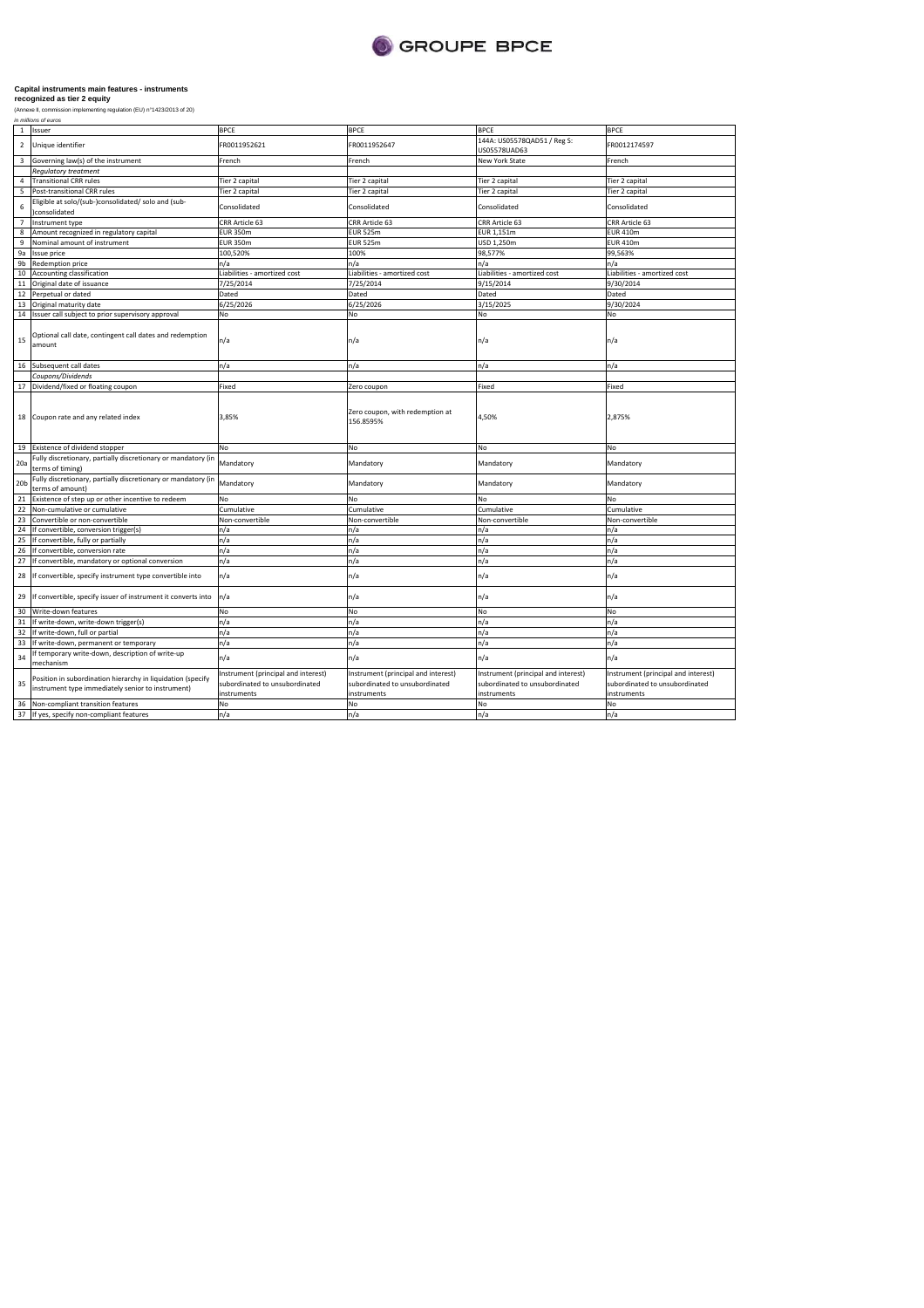

|                 | ,,,,,,,,,,,,,,,,,,,,,,,,                                                                                         |                                                                                      |                                                                                                                                                                                    |                                                                                      |                              |
|-----------------|------------------------------------------------------------------------------------------------------------------|--------------------------------------------------------------------------------------|------------------------------------------------------------------------------------------------------------------------------------------------------------------------------------|--------------------------------------------------------------------------------------|------------------------------|
| $\mathbf{1}$    | Issuer                                                                                                           | <b>BPCE</b>                                                                          | <b>BPCE</b>                                                                                                                                                                        | <b>BPCE</b>                                                                          | <b>BPCE</b>                  |
| $\overline{2}$  | Unique identifier                                                                                                | JP525021AF10                                                                         | IP525021BF19                                                                                                                                                                       | JP525021CF18                                                                         | FR0012401636                 |
| $\overline{3}$  | Governing law(s) of the instrument                                                                               | Japanese                                                                             | Japanese                                                                                                                                                                           | Japanese                                                                             | French                       |
|                 | <b>Requlatory treatment</b>                                                                                      |                                                                                      |                                                                                                                                                                                    |                                                                                      |                              |
| 4               | <b>Transitional CRR rules</b>                                                                                    | Tier 2 capital                                                                       | Tier 2 capital                                                                                                                                                                     | Tier 2 capital                                                                       | Tier 2 capital               |
| 5               | Post-transitional CRR rules                                                                                      | Tier 2 capital                                                                       | Tier 2 capital                                                                                                                                                                     | Tier 2 capital                                                                       | Tier 2 capital               |
| 6               | Eligible at solo/(sub-)consolidated/ solo and (sub-<br>)consolidated                                             | Consolidated                                                                         | Consolidated                                                                                                                                                                       | Consolidated                                                                         | Consolidated                 |
| $\overline{7}$  | Instrument type                                                                                                  | CRR Article 63                                                                       | CRR Article 63                                                                                                                                                                     | CRR Article 63                                                                       | CRR Article 63               |
| 8               | Amount recognized in regulatory capital                                                                          | <b>EUR 208m</b>                                                                      | <b>EUR 61m</b>                                                                                                                                                                     | <b>EUR 101m</b>                                                                      | <b>EUR 240m</b>              |
| 9               | Nominal amount of instrument                                                                                     | JPY 27,200m                                                                          | JPY 7,900m                                                                                                                                                                         | JPY 13,200m                                                                          | <b>EUR 240m</b>              |
| 9a              | Issue price                                                                                                      | 100%                                                                                 | 100%                                                                                                                                                                               | 100%                                                                                 | 100,354%                     |
| 9 <sub>b</sub>  | Redemption price                                                                                                 | 100%                                                                                 | 100%                                                                                                                                                                               | 100%                                                                                 | 100%                         |
| 10              | Accounting classification                                                                                        | Liabilities - amortized cost                                                         | Liabilities - amortized cost                                                                                                                                                       | Liabilities - amortized cost                                                         | Liabilities - amortized cost |
| $11\,$          | Original date of issuance                                                                                        | 1/30/2015                                                                            | 1/30/2015                                                                                                                                                                          | 1/30/2015                                                                            | 2/17/2015                    |
| 12              | Perpetual or dated                                                                                               | Dated                                                                                | Dated                                                                                                                                                                              | Dated                                                                                | Dated                        |
| 13              | Original maturity date                                                                                           | 1/30/2025                                                                            | 1/30/2025                                                                                                                                                                          | 1/30/2025                                                                            | 2/17/2025                    |
| 14              | Issuer call subject to prior supervisory approval                                                                | No                                                                                   | Yes                                                                                                                                                                                | <b>No</b>                                                                            | No                           |
| 15              | Optional call date, contingent call dates and redemption<br>amount                                               | n/a                                                                                  | 1/30/2020 at par                                                                                                                                                                   | n/a                                                                                  | n/a                          |
| 16              | Subsequent call dates                                                                                            | n/a                                                                                  | Half-yearly                                                                                                                                                                        | n/a                                                                                  | n/a                          |
|                 | Coupons/Dividends                                                                                                |                                                                                      |                                                                                                                                                                                    |                                                                                      |                              |
| 17              | Dividend/fixed or floating coupon                                                                                | Fixed                                                                                | <b>Fixed then floating</b>                                                                                                                                                         | Floating                                                                             | Fixed                        |
| 18              | Coupon rate and any related index                                                                                | 2.047%                                                                               | 1.943% until 1/30/2020, then fixed rate<br>determined at the call date by the sum<br>of the JPY 6M Libor (ICE Bencmark<br>Administration Limited) + 1.69% if call<br>not exercised | JPY 3M Libor (ICE Benchmark<br>Administration Limited) + 1.61%                       | 3,100%                       |
| 19              | Existence of dividend stopper                                                                                    | No                                                                                   | No                                                                                                                                                                                 | No                                                                                   | No                           |
| 20a             | Fully discretionary, partially discretionary or mandatory (in<br>terms of timing)                                | Mandatory                                                                            | Mandatory                                                                                                                                                                          | Mandatory                                                                            | Mandatory                    |
| 20 <sub>b</sub> | Fully discretionary, partially discretionary or mandatory (in<br>terms of amount)                                | Mandatory                                                                            | Mandatory                                                                                                                                                                          | Mandatory                                                                            | Mandatory                    |
| 21              | Existence of step up or other incentive to redeem                                                                | No                                                                                   | No                                                                                                                                                                                 | No                                                                                   | No                           |
| 22              | Non-cumulative or cumulative                                                                                     | Cumulative                                                                           | Cumulative                                                                                                                                                                         | Cumulative                                                                           | Cumulative                   |
| 23              | Convertible or non-convertible                                                                                   | Non-convertible                                                                      | Non-convertible                                                                                                                                                                    | Non-convertible                                                                      | Non-convertible              |
| 24              | If convertible, conversion trigger(s)                                                                            | n/a                                                                                  | n/a                                                                                                                                                                                | n/a                                                                                  | n/a                          |
| 25              | If convertible, fully or partially                                                                               | n/a                                                                                  | n/a                                                                                                                                                                                | n/a                                                                                  | n/a                          |
| 26              | If convertible, conversion rate                                                                                  | n/a                                                                                  | n/a                                                                                                                                                                                | n/a                                                                                  | n/a                          |
| 27              | If convertible, mandatory or optional conversion                                                                 | n/a                                                                                  | n/a                                                                                                                                                                                | n/a                                                                                  | n/a                          |
| 28              | If convertible, specify instrument type convertible into                                                         | n/a                                                                                  | n/a                                                                                                                                                                                | n/a                                                                                  | n/a                          |
| 29              | If convertible, specify issuer of instrument it converts into                                                    | n/a                                                                                  | n/a                                                                                                                                                                                | n/a                                                                                  | n/a                          |
| 30              | Write-down features                                                                                              | No                                                                                   | No                                                                                                                                                                                 | No                                                                                   | No                           |
| 31              | If write-down, write-down trigger(s)                                                                             | n/a                                                                                  | n/a                                                                                                                                                                                | n/a                                                                                  | n/a                          |
| 32              | If write-down, full or partial                                                                                   | n/a                                                                                  | n/a                                                                                                                                                                                | n/a                                                                                  | n/a                          |
| 33              | If write-down, permanent or temporary                                                                            | n/a                                                                                  | n/a                                                                                                                                                                                | n/a                                                                                  | n/a                          |
| 34              | f temporary write-down, description of write-up<br>mechanism                                                     | n/a                                                                                  | n/a                                                                                                                                                                                | n/a                                                                                  | n/a                          |
| 35              | Position in subordination hierarchy in liquidation (specify<br>instrument type immediately senior to instrument) | Instrument (principal and interest)<br>subordinated to unsubordinated<br>instruments | Instrument (principal and interest)<br>subordinated to unsubordinated<br>instruments                                                                                               | Instrument (principal and interest)<br>subordinated to unsubordinated<br>instruments | Unsecured creditor           |
| 36              | Non-compliant transition features                                                                                | No                                                                                   | No                                                                                                                                                                                 | No                                                                                   | No                           |
| 37              | If yes, specify non-compliant features                                                                           | n/a                                                                                  | n/a                                                                                                                                                                                | n/a                                                                                  | n/a                          |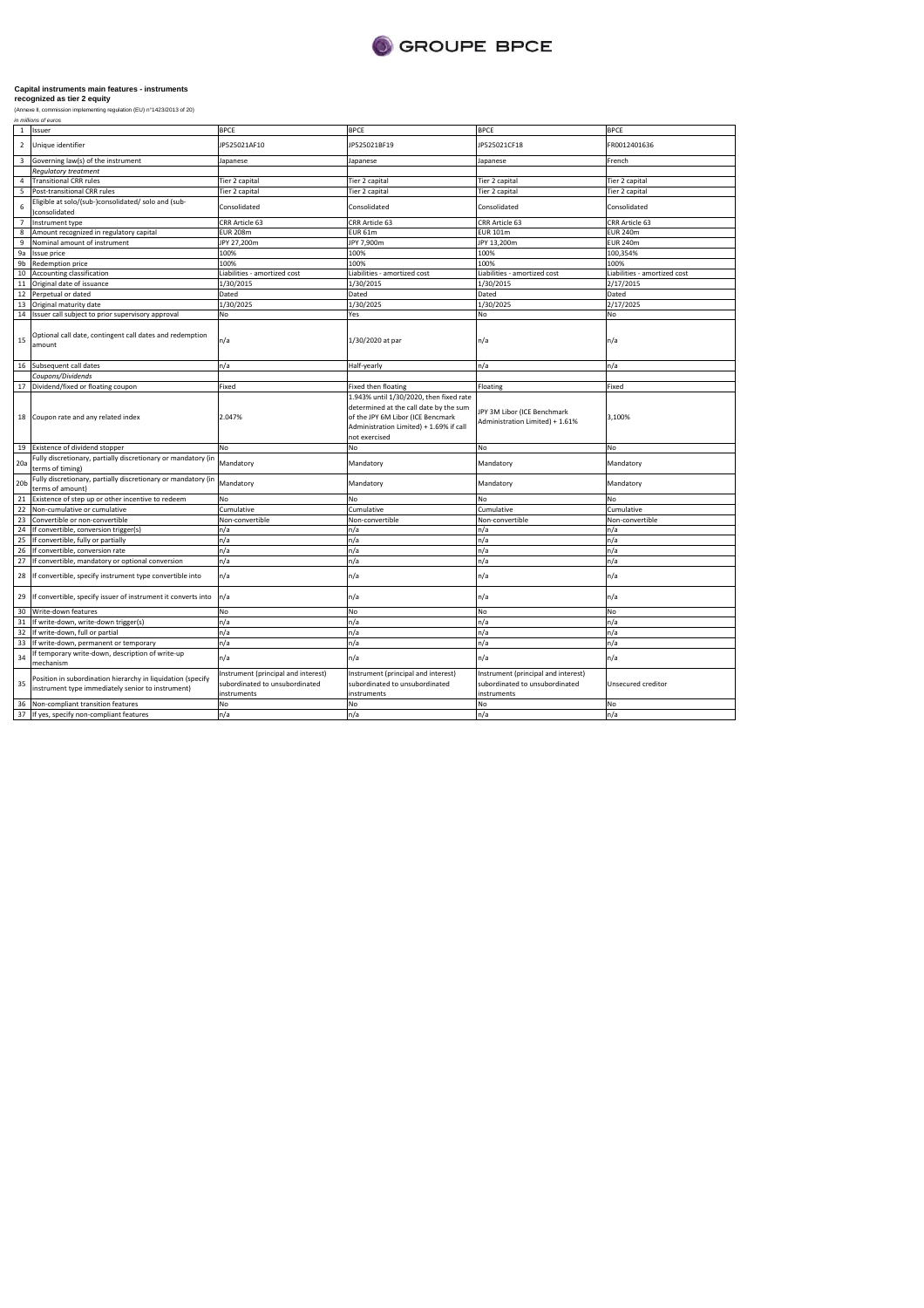

| $\mathbf{1}$    | Issuer                                                                                                           | <b>BPCE</b>                                  | <b>BPCE</b>                  | <b>BPCE</b>                                                                                                   | <b>BPCE</b>                  |
|-----------------|------------------------------------------------------------------------------------------------------------------|----------------------------------------------|------------------------------|---------------------------------------------------------------------------------------------------------------|------------------------------|
| $\overline{2}$  | Unique identifier                                                                                                | R0012401669                                  | FR0012633345                 | FR0012637379                                                                                                  | FR0012674935                 |
| 3               | Governing law(s) of the instrument                                                                               | French                                       | French                       | French                                                                                                        | French                       |
|                 | <b>Regulatory treatment</b>                                                                                      |                                              |                              |                                                                                                               |                              |
| $\overline{4}$  | <b>Transitional CRR rules</b>                                                                                    | Tier 2 capital                               | Tier 2 capital               | Tier 2 capital                                                                                                | Tier 2 capital               |
| 5               | Post-transitional CRR rules                                                                                      | Tier 2 capital                               | Tier 2 capital               | Tier 2 capital                                                                                                | Tier 2 capital               |
| 6               | Eligible at solo/(sub-)consolidated/ solo and (sub-<br>consolidated                                              | Consolidated                                 | Consolidated                 | Consolidated                                                                                                  | Consolidated                 |
| $\overline{7}$  | Instrument type                                                                                                  | CRR Article 63                               | CRR Article 63               | CRR Article 63                                                                                                | CRR Article 63               |
| 8               | Amount recognized in regulatory capital                                                                          | <b>EUR 371m</b>                              | <b>EUR 375m</b>              | <b>EUR 106m</b>                                                                                               | <b>EUR 249m</b>              |
| 9               | Nominal amount of instrument                                                                                     | <b>EUR 371m</b>                              | <b>EUR 375m</b>              | <b>CNY 750m</b>                                                                                               | <b>USD 270m</b>              |
| 9a              | <b>Issue price</b>                                                                                               | 100%                                         | 99,270%                      | 99,9983%                                                                                                      | 98,3530%                     |
| 9 <sub>b</sub>  | Redemption price                                                                                                 | 100% + prime                                 | 100%                         | 100%                                                                                                          | 100%                         |
| 10              | Accounting classification                                                                                        | Liabilities - amortized cost                 | Liabilities - amortized cost | Liabilities - amortized cost                                                                                  | Liabilities - amortized cost |
| 11              | Original date of issuance                                                                                        | 2/17/2015                                    | 3/24/2015                    | 3/26/2015                                                                                                     | 4/17/2015                    |
| 12              | Perpetual or dated                                                                                               | Dated                                        | Dated                        | Dated                                                                                                         | Dated                        |
| 13              | Original maturity date                                                                                           | 2/17/2025                                    | 3/12/2025                    | 3/26/2025                                                                                                     | 4/17/2035                    |
| 14              | Issuer call subject to prior supervisory approval                                                                | No                                           | No                           | Yes                                                                                                           | No                           |
| 15              | Optional call date, contingent call dates and redemption<br>amount                                               | n/a                                          | n/a                          | 3/26/2020 at par                                                                                              | n/a                          |
| 16              | Subsequent call dates                                                                                            | n/a                                          | n/a                          | No                                                                                                            | n/a                          |
|                 | Coupons/Dividends                                                                                                |                                              |                              |                                                                                                               |                              |
|                 | 17 Dividend/fixed or floating coupon                                                                             | Zero coupon                                  | Fixed                        | <b>Fixed then floating</b>                                                                                    | Fixed                        |
| 18              | Coupon rate and any related index                                                                                | Zero coupon, with redemption at<br>144.2461% | 2,250%                       | 5.75% per year until March 20, 2020<br>(exclusive) From March 26, 2020, CNH 1- 4,625%<br>year Hibor + 1.2466% |                              |
|                 | 19 Existence of dividend stopper                                                                                 | No                                           | No                           | No                                                                                                            | <b>No</b>                    |
| 20a             | Fully discretionary, partially discretionary or mandatory (in<br>terms of timing)                                | Mandatory                                    | Mandatory                    | Mandatory                                                                                                     | Mandatory                    |
| 20 <sub>b</sub> | Fully discretionary, partially discretionary or mandatory (in<br>terms of amount)                                | Mandatory                                    | Mandatory                    | Mandatory                                                                                                     | Mandatory                    |
| 21              | Existence of step up or other incentive to redeem                                                                | No                                           | No                           | No                                                                                                            | <b>No</b>                    |
| 22              | Non-cumulative or cumulative                                                                                     | Cumulative                                   | Cumulative                   | Cumulative                                                                                                    | Cumulative                   |
| 23              | Convertible or non-convertible                                                                                   | Non-convertible                              | Non-convertible              | Non-convertible                                                                                               | Non-convertible              |
| 24              | If convertible, conversion trigger(s)                                                                            | n/a                                          | n/a                          | n/a                                                                                                           | n/a                          |
| 25              | If convertible, fully or partially                                                                               | n/a                                          | n/a                          | n/a                                                                                                           | n/a                          |
| 26              | If convertible, conversion rate                                                                                  | n/a                                          | n/a                          | n/a                                                                                                           | n/a                          |
| 27              | If convertible, mandatory or optional conversion                                                                 | n/a                                          | n/a                          | n/a                                                                                                           | n/a                          |
| 28              | If convertible, specify instrument type convertible into                                                         | n/a                                          | n/a                          | n/a                                                                                                           | n/a                          |
| 29              | If convertible, specify issuer of instrument it converts into                                                    | n/a                                          | n/a                          | n/a                                                                                                           | n/a                          |
| 30              | Write-down features                                                                                              | No                                           | No                           | No                                                                                                            | No                           |
| 31              | If write-down, write-down trigger(s)                                                                             | n/a                                          | n/a                          | n/a                                                                                                           | n/a                          |
| 32              | If write-down, full or partial                                                                                   | n/a                                          | n/a                          | n/a                                                                                                           | n/a                          |
| 33              | If write-down, permanent or temporary                                                                            | n/a                                          | n/a                          | n/a                                                                                                           | n/a                          |
| 34              | If temporary write-down, description of write-up<br>mechanism                                                    | n/a                                          | n/a                          | n/a                                                                                                           | n/a                          |
| 35              | Position in subordination hierarchy in liquidation (specify<br>instrument type immediately senior to instrument) | <b>Unsecured creditor</b>                    | Senior debt                  | Senior debt                                                                                                   | Senior debt                  |
| 36              | Non-compliant transition features                                                                                | No                                           | No                           | No                                                                                                            | No                           |
|                 | 37 If yes, specify non-compliant features                                                                        | n/a                                          | n/a                          | n/a                                                                                                           | n/a                          |
|                 |                                                                                                                  |                                              |                              |                                                                                                               |                              |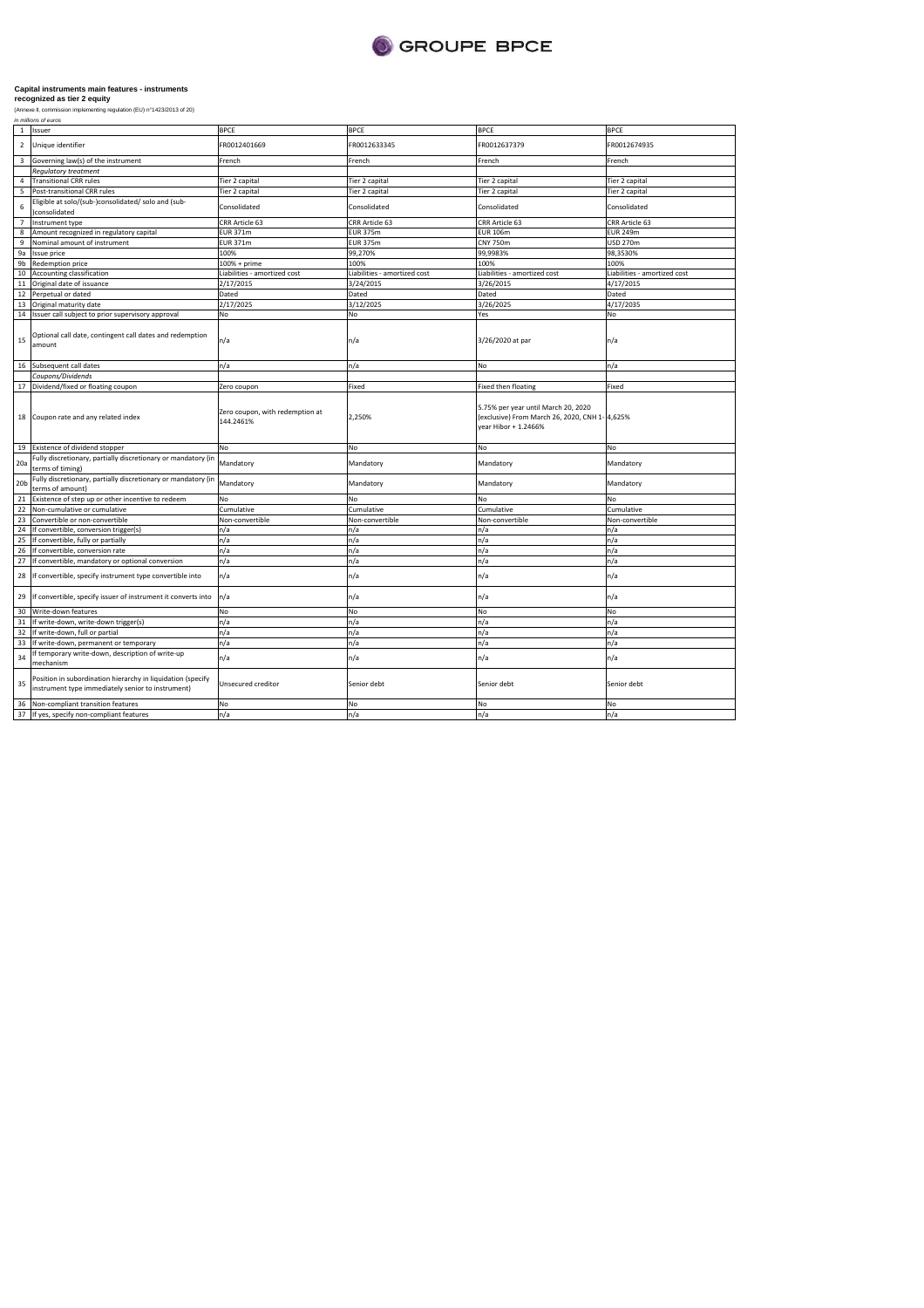

|                 | ,,,,,,,,,,,,,,,,,,,,,,,                                                                                          |                              |                              |                                                                                                                                 |                              |
|-----------------|------------------------------------------------------------------------------------------------------------------|------------------------------|------------------------------|---------------------------------------------------------------------------------------------------------------------------------|------------------------------|
| $\mathbf{1}$    | Issuer                                                                                                           | <b>BPCE</b>                  | <b>BPCE</b>                  | <b>BPCE</b>                                                                                                                     | <b>BPCE</b>                  |
| $\overline{2}$  | Unique identifier                                                                                                | FR0012698108                 | FR0012758159                 | FR0012799187                                                                                                                    | FR0012971059                 |
| $\overline{3}$  | Governing law(s) of the instrument                                                                               | French                       | French                       | French                                                                                                                          | French                       |
|                 | <b>Requlatory treatment</b>                                                                                      |                              |                              |                                                                                                                                 |                              |
| 4               | <b>Transitional CRR rules</b>                                                                                    | Tier 2 capital               | Tier 2 capital               | Tier 2 capital                                                                                                                  | Tier 2 capital               |
| 5               | Post-transitional CRR rules                                                                                      | Tier 2 capital               | Tier 2 capital               | Tier 2 capital                                                                                                                  | Tier 2 capital               |
| 6               | Eligible at solo/(sub-)consolidated/ solo and (sub-<br>)consolidated                                             | Consolidated                 | Consolidated                 | Consolidated                                                                                                                    | Consolidated                 |
| $\overline{7}$  | Instrument type                                                                                                  | CRR Article 63               | CRR Article 63               | CRR Article 63                                                                                                                  | CRR Article 63               |
| 8               | Amount recognized in regulatory capital                                                                          | <b>EUR 120m</b>              | <b>EUR 120m</b>              | EUR 97m                                                                                                                         | <b>EUR 46m</b>               |
| 9               | Nominal amount of instrument                                                                                     | USD 130m                     | <b>USD 130m</b>              | SGD 150m                                                                                                                        | CHF 50m                      |
| 9a              | <b>Issue price</b>                                                                                               | 98,081% and 97,767%          | 100%                         | 100%                                                                                                                            | 100%                         |
| 9 <sub>b</sub>  | <b>Redemption price</b>                                                                                          | 100%                         | 100%                         | 100%                                                                                                                            | 100%                         |
| 10              | Accounting classification                                                                                        | Liabilities - amortized cost | Liabilities - amortized cost | Liabilities - amortized cost                                                                                                    | Liabilities - amortized cost |
| $11\,$          | Original date of issuance                                                                                        | 4/29/2015                    | 6/01/2015                    | 6/23/2015                                                                                                                       | 9/29/2015                    |
| 12              | Perpetual or dated                                                                                               | Dated                        | Dated                        | Dated                                                                                                                           | Dated                        |
| 13              | Original maturity date                                                                                           | 4/17/2035                    | 6/01/2045                    | 12/17/2025                                                                                                                      | 9/29/2025                    |
| 14              | Issuer call subject to prior supervisory approval                                                                | No                           | No                           | Yes                                                                                                                             | <b>No</b>                    |
| 15              | Optional call date, contingent call dates and redemption<br>amount                                               | n/a                          | n/a                          | 12/17/2020 at par                                                                                                               | n/a                          |
| 16              | Subsequent call dates                                                                                            | n/a                          | n/a                          | No                                                                                                                              | n/a                          |
|                 | Coupons/Dividends                                                                                                |                              |                              |                                                                                                                                 |                              |
| 17              | Dividend/fixed or floating coupon                                                                                | Fixed                        | Fixed                        | Fixed then floating                                                                                                             | Fixed                        |
| 18              | Coupon rate and any related index                                                                                | 4.625%                       | 5,35%                        | 4.45% per year until December 17, 2020<br>(exclusive) From December 17, 2020,<br>SGD 5-year Swap Offer Rate + 2.16% per<br>year | 1,93%                        |
| 19              | Existence of dividend stopper                                                                                    | No                           | No                           | No                                                                                                                              | No                           |
| 20a             | Fully discretionary, partially discretionary or mandatory (in<br>terms of timing)                                | Mandatory                    | Mandatory                    | Mandatory                                                                                                                       | Mandatory                    |
| 20 <sub>b</sub> | Fully discretionary, partially discretionary or mandatory (in<br>terms of amount)                                | Mandatory                    | Mandatory                    | Mandatory                                                                                                                       | Mandatory                    |
| 21              | Existence of step up or other incentive to redeem                                                                | No                           | No                           | No                                                                                                                              | <b>No</b>                    |
| 22              | Non-cumulative or cumulative                                                                                     | Cumulative                   | Cumulative                   | Cumulative                                                                                                                      | Cumulative                   |
| 23              | Convertible or non-convertible                                                                                   | Non-convertible              | Non-convertible              | Non-convertible                                                                                                                 | Non-convertible              |
| 24              | If convertible, conversion trigger(s)                                                                            | n/a                          | n/a                          | n/a                                                                                                                             | n/a                          |
| 25              | If convertible, fully or partially                                                                               | n/a                          | n/a                          | n/a                                                                                                                             | n/a                          |
| 26              | If convertible, conversion rate                                                                                  | n/a                          | n/a                          | n/a                                                                                                                             | n/a                          |
| 27              | If convertible, mandatory or optional conversion                                                                 | n/a                          | n/a                          | n/a                                                                                                                             | n/a                          |
| 28              | If convertible, specify instrument type convertible into                                                         | n/a                          | n/a                          | n/a                                                                                                                             | n/a                          |
| 29              | If convertible, specify issuer of instrument it converts into                                                    | n/a                          | n/a                          | n/a                                                                                                                             | n/a                          |
| 30              | Write-down features                                                                                              | No                           | No                           | No                                                                                                                              | <b>No</b>                    |
| 31              | If write-down, write-down trigger(s)                                                                             | n/a                          | n/a                          | n/a                                                                                                                             | n/a                          |
| 32              | If write-down, full or partial                                                                                   | n/a                          | n/a                          | n/a                                                                                                                             | n/a                          |
| 33              | If write-down, permanent or temporary                                                                            | n/a                          | n/a                          | n/a                                                                                                                             | n/a                          |
| 34              | f temporary write-down, description of write-up<br>mechanism                                                     | n/a                          | n/a                          | n/a                                                                                                                             | n/a                          |
| 35              | Position in subordination hierarchy in liquidation (specify<br>instrument type immediately senior to instrument) | Senior debt                  | Senior debt                  | Senior debt                                                                                                                     | Senior debt                  |
| 36              | Non-compliant transition features                                                                                | No                           | No                           | No                                                                                                                              | <b>No</b>                    |
| 37              | If yes, specify non-compliant features                                                                           | n/a                          | n/a                          | n/a                                                                                                                             | n/a                          |
|                 |                                                                                                                  |                              |                              |                                                                                                                                 |                              |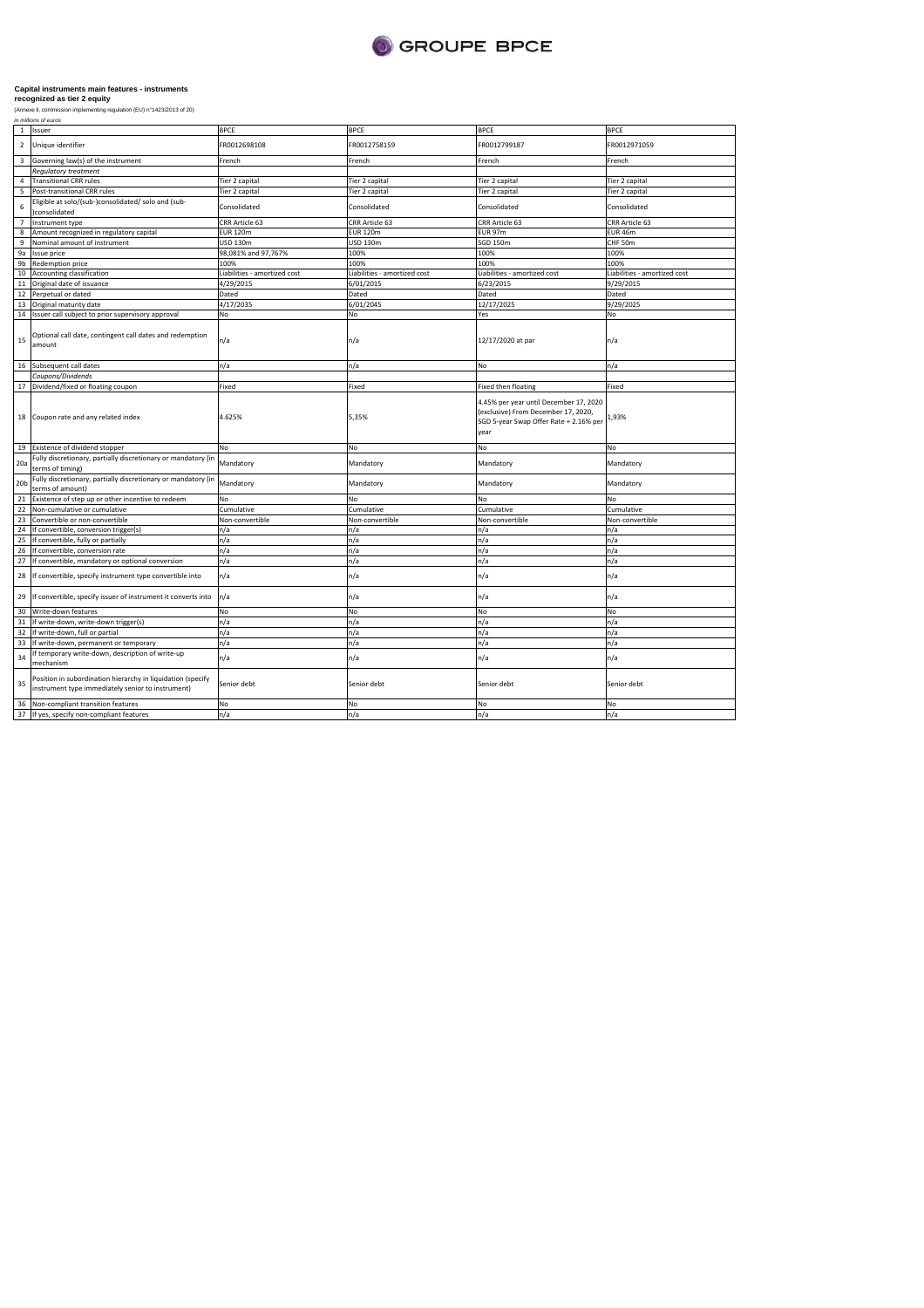

| $\mathbf{1}$    | Issuer                                                                                                           | <b>BPCE</b>                                                                                                    | <b>BPCE</b>                                                                | <b>BPCE</b>                  | <b>BPCE</b>                                                          |
|-----------------|------------------------------------------------------------------------------------------------------------------|----------------------------------------------------------------------------------------------------------------|----------------------------------------------------------------------------|------------------------------|----------------------------------------------------------------------|
| $\overline{2}$  | Unique identifier                                                                                                | AU3CB0233526                                                                                                   | FR0013063385                                                               | JP525021BFC9                 | JP525021DFC5                                                         |
| $\overline{3}$  | Governing law(s) of the instrument                                                                               | Australian                                                                                                     | French                                                                     | Japanese                     | Japanese                                                             |
|                 | <b>Requlatory treatment</b>                                                                                      |                                                                                                                |                                                                            |                              |                                                                      |
| 4               | <b>Transitional CRR rules</b>                                                                                    | Tier 2 capital                                                                                                 | Tier 2 capital                                                             | Tier 2 capital               | Tier 2 capital                                                       |
| 5               | Post-transitional CRR rules                                                                                      | Tier 2 capital                                                                                                 | Tier 2 capital                                                             | Tier 2 capital               | Tier 2 capital                                                       |
| 6               | Eligible at solo/(sub-)consolidated/ solo and (sub-<br>consolidated                                              | Consolidated                                                                                                   | Consolidated                                                               | Consolidated                 | Consolidated                                                         |
| $\overline{7}$  | Instrument type                                                                                                  | CRR Article 63                                                                                                 | CRR Article 63                                                             | CRR Article 63               | CRR Article 63                                                       |
| 8               | Amount recognized in regulatory capital                                                                          | <b>EUR 117m</b>                                                                                                | <b>EUR 750m</b>                                                            | <b>EUR 192m</b>              | <b>EUR 77m</b>                                                       |
| 9               | Nominal amount of instrument                                                                                     | <b>AUD 175m</b>                                                                                                | <b>EUR 750m</b>                                                            | JPY 25,100m                  | JPY 10,100m                                                          |
| 9a              | <b>Issue price</b>                                                                                               | 99,536%                                                                                                        | 99,567%                                                                    | 100%                         | 100%                                                                 |
| 9 <sub>b</sub>  | <b>Redemption price</b>                                                                                          | 100%                                                                                                           | 100%                                                                       | 100%                         | 100%                                                                 |
| 10              | Accounting classification                                                                                        | Liabilities - amortized cost                                                                                   | Liabilities - amortized cost                                               | Liabilities - amortized cost | Liabilities - amortized cost                                         |
| 11              | Original date of issuance                                                                                        | 10/27/2015                                                                                                     | 11/30/2015                                                                 | 12/11/2015                   | 12/11/2015                                                           |
| 12              | Perpetual or dated                                                                                               | Dated                                                                                                          | Dated                                                                      | Dated                        | Dated                                                                |
| 13              | Original maturity date                                                                                           | 10/27/2025                                                                                                     | 11/30/2027                                                                 | 12/11/2025                   | 12/11/2025                                                           |
| 14              | Issuer call subject to prior supervisory approval                                                                | Yes                                                                                                            | Yes                                                                        | No                           | Yes                                                                  |
| 15              | Optional call date, contingent call dates and redemption<br>amount                                               | 10/27/2025 at par                                                                                              | 11/30/2022 at par                                                          | n/a                          | 12/11/2020 at par                                                    |
| 16              | Subsequent call dates                                                                                            | No                                                                                                             | No                                                                         | n/a                          | Half-yearly                                                          |
|                 | Coupons/Dividends                                                                                                |                                                                                                                |                                                                            |                              |                                                                      |
| 17              | Dividend/fixed or floating coupon                                                                                | Fixed then floating                                                                                            | Fixed then floating                                                        | Fixed                        | Fixed then floating                                                  |
| 18              | Coupon rate and any related index                                                                                | 5,40% jusqu'au 27 octobre 2020. A<br>partir du 27 octobre 2020, AUD semi<br>quarterly mid swap rate 5 ans plus | 2,75% jusqu'au 30 novembre 2022 puis<br>taux € Mid-Swap 5 ans plus + 2,37% | 2.26%                        | 2,037% jusqu'au 11 décembre 2020 puis<br>IPY Libor 6 mois plus 1,82% |
|                 |                                                                                                                  | 3,20%                                                                                                          |                                                                            |                              |                                                                      |
| 19              | Existence of dividend stopper                                                                                    | No                                                                                                             | No                                                                         | No                           | <b>No</b>                                                            |
| 20a             | Fully discretionary, partially discretionary or mandatory (in<br>terms of timing)                                | Mandatory                                                                                                      | Mandatory                                                                  | Mandatory                    | Mandatory                                                            |
| 20 <sub>b</sub> | Fully discretionary, partially discretionary or mandatory (in<br>terms of amount)                                | Mandatory                                                                                                      | Mandatory                                                                  | Mandatory                    | Mandatory                                                            |
| 21              | Existence of step up or other incentive to redeem                                                                | No                                                                                                             | No                                                                         | No                           | No                                                                   |
| 22              | Non-cumulative or cumulative                                                                                     | Cumulative                                                                                                     | Cumulative                                                                 | Cumulative                   | Cumulative                                                           |
| 23              | Convertible or non-convertible                                                                                   | Non-convertible                                                                                                | Non-convertible                                                            | Non-convertible              | Non-convertible                                                      |
| 24              | If convertible, conversion trigger(s)                                                                            | n/a                                                                                                            | n/a                                                                        | n/a                          | n/a                                                                  |
| 25              | If convertible, fully or partially                                                                               | n/a                                                                                                            | n/a                                                                        | n/a                          | n/a                                                                  |
| 26              | If convertible, conversion rate                                                                                  | n/a                                                                                                            | n/a                                                                        | n/a                          | n/a                                                                  |
| 27              | If convertible, mandatory or optional conversion                                                                 | n/a                                                                                                            | n/a                                                                        | n/a                          | n/a                                                                  |
| 28              | If convertible, specify instrument type convertible into                                                         | n/a                                                                                                            | n/a                                                                        | n/a                          | n/a                                                                  |
| 29              | If convertible, specify issuer of instrument it converts into                                                    | n/a                                                                                                            | n/a                                                                        | n/a                          | n/a                                                                  |
| 30              | Write-down features                                                                                              | No                                                                                                             | No                                                                         | No                           | No                                                                   |
| 31              | If write-down, write-down trigger(s)                                                                             | n/a                                                                                                            | n/a                                                                        | n/a                          | n/a                                                                  |
| 32              | If write-down, full or partial                                                                                   | n/a                                                                                                            | n/a                                                                        | n/a                          | n/a                                                                  |
| 33              | If write-down, permanent or temporary                                                                            | n/a                                                                                                            | n/a                                                                        | n/a                          | n/a                                                                  |
| 34              | f temporary write-down, description of write-up<br>mechanism                                                     | n/a                                                                                                            | n/a                                                                        | n/a                          | n/a                                                                  |
| 35              | Position in subordination hierarchy in liquidation (specify<br>instrument type immediately senior to instrument) | Senior debt                                                                                                    | Senior debt                                                                | Senior debt                  | Senior debt                                                          |
| 36<br>37        | Non-compliant transition features<br>If yes, specify non-compliant features                                      | No<br>n/a                                                                                                      | No<br>n/a                                                                  | No<br>n/a                    | No<br>n/a                                                            |